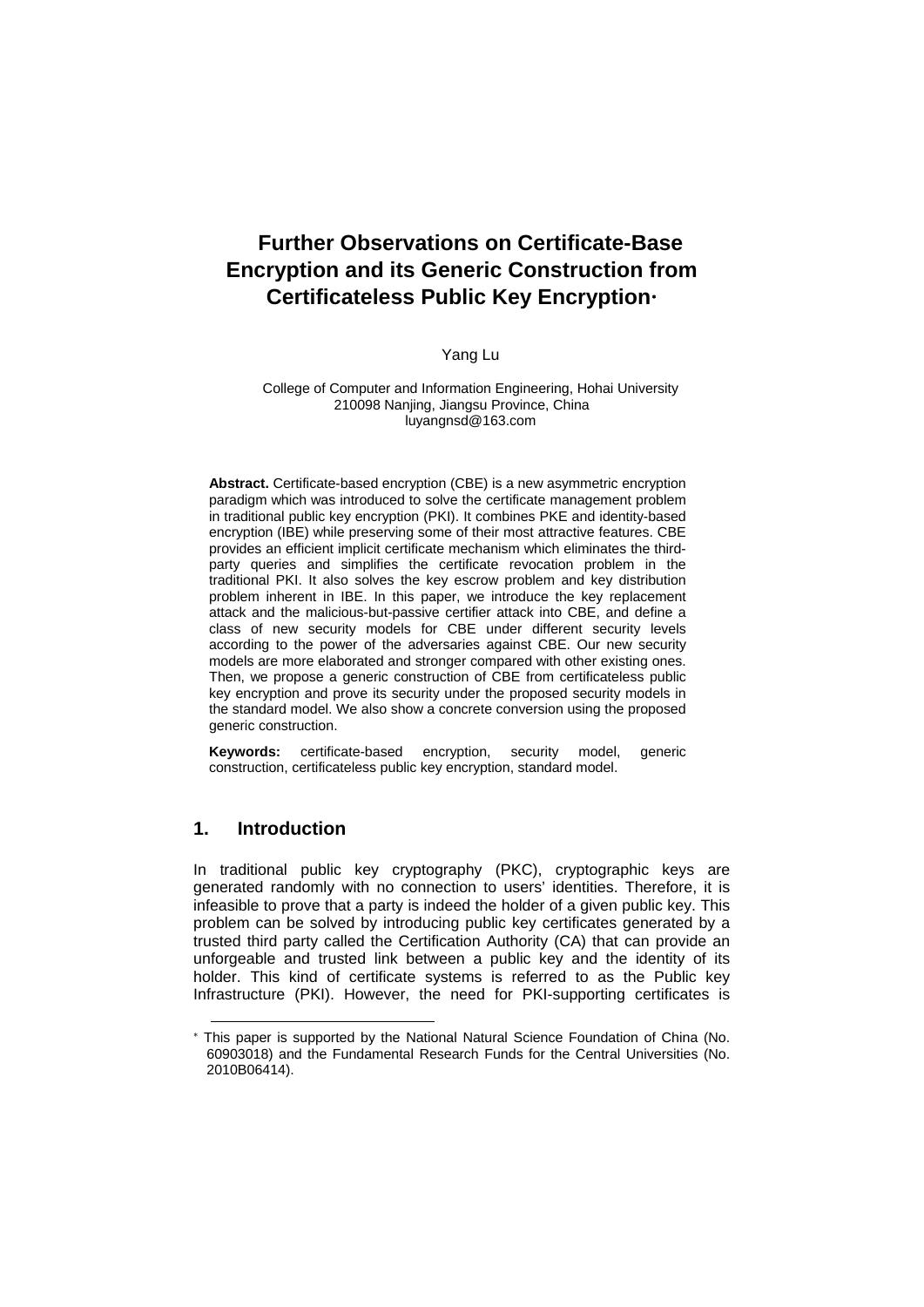considered as the main difficulty in the deployment and management of traditional PKC. To simplify the management of the public key certificates, Shamir [1] introduced the concept of identity-based cryptography (IBC) in which the public key of each user is derived directly from its identity, such as an IP address or an e-mail address, and the corresponding private key is generated by a trusted third party called Private Key Generator (PKG). Rather than obtaining the disparate public keys and the certificates of its intended recipients separately as is done in traditional PKC, a message sender who knows the identities of its recipients needs only to obtain the public parameters of the PKG. Therefore, the main practical benefit of IBC lies in great reduction of need for public key certificates. However, the PKG can generate the private keys of all its users, so private key escrow becomes an inherent problem in IBC. Moreover, private keys must be sent to the users over secure channels. It makes private key distribution a daunting task.

To fill the gap between traditional PKC and IBC, Al-Riyami and Paterson [2] proposed a new paradigm called certificateless public key cryptography (CL-PKC) in 2003. In CL-PKC, a trusted third party called Key Generation Center (KGC) is involved in the process of issuing a partial secret key for each user. The user independently generates its public/private key pair and combines the partial secret key from KGC with its private key to generate the final decryption key. This way, KGC does not know the decryption key of any user. Therefore, CL-PKC solves the key escrow problem inherent in IBC. However, due to the lack of public key certificate to ensure the authenticity of the user's public key, it is important to assume that an adversary in the certificateless system can replace the user's public key with a false key of its choice, which is also known as key replacement attack. Cryptographic protocols in certificateless system are easily suffered from this kind of attack. Moreover, partial secret keys must be sent to the users over secure channels. It makes CL-PKC suffer the same key distribution problem as IBC.

In Eurocrypt 2003, Gentry [3] introduced the notion of certificate-based encryption (CBE), which combines identity-based encryption (IBE) and traditional PKI-supporting public key encryption (PKE) while preserving some of their most attractive features. CBE provides an implicit certificate mechanism and allows a periodical update of certificate status. As in the traditional PKE, each user generates his own public/private key pair and requests a certificate from a trusted third party, which is called as the certifier. The certifier generates a certificate as in a traditional PKI and is responsible for pushing a fresh certificate only to the holder of the public key at beginning of each time period. A certificate in CBE has all the functionalities of a traditional PKI certificate, and also acts as a partial decryption key. This additional functionality provides an implicit certificate mechanism so that the sender is not required to obtain fresh information on certificate status and the recipient can only decrypt the ciphertext using his private key along with an up-to-date certificate from its certifier. The feature of implicit certificate allows us to eliminate third-party queries for the certificate status and to simplify the public key revocation problem so that CBE does not need infrastructures like CRL and OCSP. Therefore, CBE can be used to construct a more efficient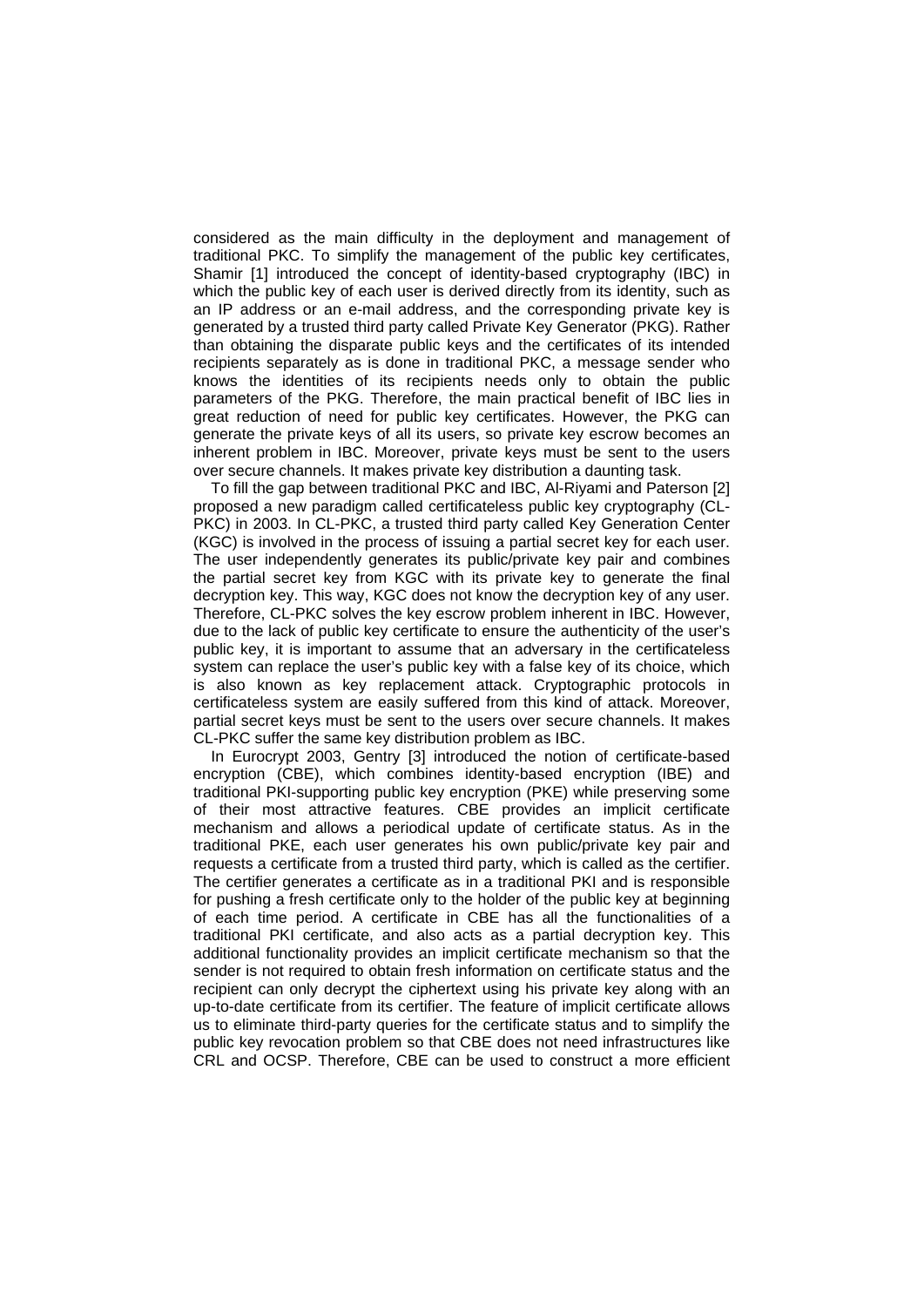PKI requiring fewer infrastructures. Furthermore, there is no key escrow problem (since the certifier does not know the private keys of users) and key distribution problem (since the certificates need not be kept secret) in CBE.

### **1.1. Related Work**

In the original work [3], Gentry constructed a CBE scheme in the random oracle [4] from the BF-IBE scheme [5]. A subsequent paper by Yum and Lee [6] provided a formal equivalence theorem among IBE, certificateless public key encryption (CL-PKE) [2] and CBE, and showed that IBE implies both CBE and CL-PKE by giving a generic construction from IBE to those primitives. However, Galindo et al. [7] pointed out that a dishonest authority could break the security of their generic constructions. Actually, these generic constructions were inherently flawed due to a naive use of double encryption without further treatments. In [8], Lu et al. solved this problem by using the Fujisaki-Okamoto conversions [9, 10] and gave a method to achieve generic CCA-secure CBE constructions in the random oracle model. Lu et al. also proposed two generic constructions of CBE without random oracles in [11]. In 2005, Al-Riyami and Paterson [12] gave an analysis of Gentry's CBE concept and repaired a number of problems in the original definitions for CBE. They also presented a generic conversion from CL-PKE to CBE and claimed that a secure CBE scheme could be constructed from any secure CL-PKE scheme using this conversion. Kang and Park [13] pointed out that their conversion was incorrect due to the flaw in their security proof. In [14], Yum and Lee proposed a separable implicit certificate revocation system called status CBE to relieve the certifier's burden of certificate revocation, in which the authenticity of a public key is guaranteed by a long-lived certificate and the certificate revocation problem is resolved by a short-lived certificate. However, their status CBE scheme is pointed out by Park and Lee [15] to be insecure under the key replacement attack. In 2006, Morillo and Ràfols [16] proposed the first CBE scheme in the standard model from the Waters-IBE scheme [17] and the BB-IBE scheme [18]. In 2008, Galindo et al. [19] revised the CBE scheme in [16] and proposed an improved scheme. Liu and Zhou [20] also proposed another CBE scheme in the standard model from the Gentry-IBE scheme [21]. In 2009, Lu et al. [22] proposed a quite efficient CBE scheme in the random oracle model from the SK-IBE scheme [23, 24], which requires computing only one pairing in the decryption algorithm.

### **1.2. Our Contributions**

The contributions of this paper are twofold. The first contribution is that we provide more reasonable and elaborated security models for CBE. Although Al-Riyami and Paterson [12] have repaired a number of problems in the original definition of the security model for CBE and proposed a revised one,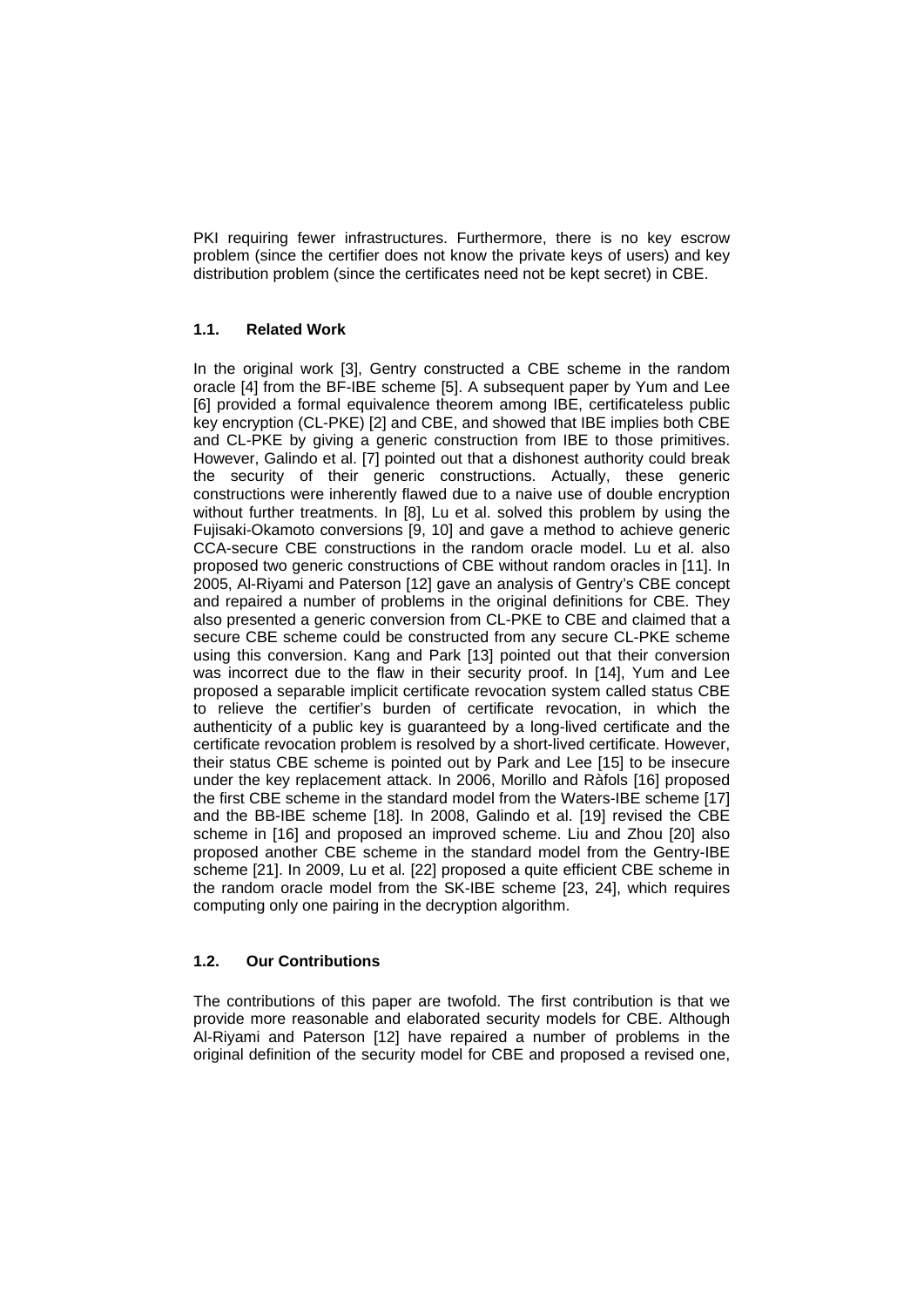the new definition is still not satisfactory. Inspired by the definitions of security models for CL-PKE [25] and CBS [26], we introduce the key replacement attack and the malicious-but-passive certifier attack into CBE, and define a class of new security models for CBE. We also divide these security models into different security levels according to the power of the adversaries against CBE so that our definitions will provide a systematic approach for analyzing the exiting CBE schemes and constructing new CBE schemes. The second contribution is that we make a further investigation on the relationship between CBE and CL-PKE. As discussed in [12], CBE and CL-PKE are two similar concepts, and also share some common features. In [6], Yum and Lee showed that CBE and CL-PKE can be constructed from two IBE schemes. So CBE and CL-PKE can be constructed from each other via two intermediate IBE schemes. However, the direct conversion from CL-PKE to CBE still remains open. In this paper, we resolve this open problem by proposing a new generic construction of CBE from CL-PKE in the standard model.

# **2. Definition of Certificate-Based Encryption**

In a CBE scheme, a certificate generator, which is called as the certifier, will first generate the system parameter including a master key and a list of public system parameters. The certifier will use the system parameter to generate certificates for users in the system. Users then will generate their own public/private key pairs and contact the certifier to obtain the corresponding certificates. A user should use its private key and the certificate from the certifier as the decryption key to decrypt the ciphertext received. The following definition of CBE is modified from [12], where the original definition given by Gentry in [3] was reconsidered.

**Definition 1.** A CBE scheme is a 5-tuple of polynomial time algorithms (CB-Setup, CB-SetKeyPair, CB-Certify, CB-Encrypt, CB-Decrypt) such that:

- − CB-Setup is a probabilistic algorithm run by a certifier that takes a security parameter *k* and a total number of time periods *N* as input, and outputs a master key *CB-msk* and a list of public parameters *CB-params* that include the descriptions of a finite identity information space *IDSPCCB*, a finite plaintext space *MSPCCB* and a finite ciphertext space *CSPCCB*.
- − CB-SetKeyPair is a probabilistic algorithm run by a user that takes the public parameters *CB-params* as input, and outputs a public/private key pair (*CB-PK*, *CB-SK*).
- − CB-Certify is a deterministic or probabilistic algorithm run by a certifier that takes the public parameters *CB-params*, the master key *CB-msk*, an index  $\tau \in [0, N-1)$  of the current time period, an identity  $id \in IDSPC^{CB}$  and a public key *CB-PK* as input, and outputs a certificate *CB-Cert<sub>r</sub>* which is sent to the user with identity *id* through an open channel.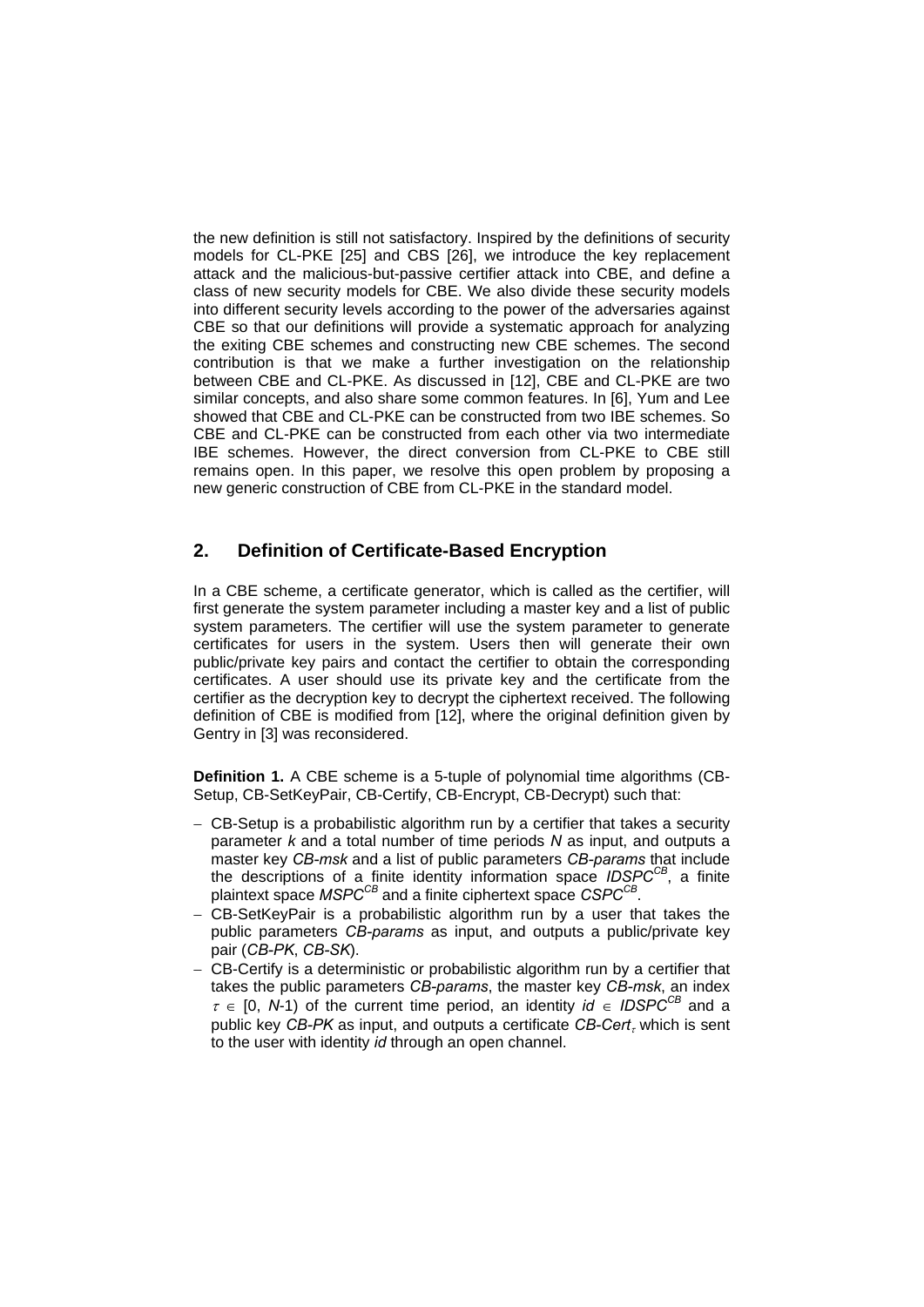- − CB-Encrypt is a probabilistic algorithm that takes the public parameters *CB-params*, an index  $\tau \in [0, N-1)$  of the current time period, an identity *id*  $\in$ *IDSPC<sup>CB</sup>*, a public key *CB-PK* and a plaintext  $M \in MSPC^{CB}$  as input, and outputs a ciphertext  $\vec{C} \in \text{CSPC}^{CB}$ .
- − CB-Decrypt is a deterministic algorithm that takes the public parameters *CB-params*, a private key *CB-SK*, a certificate *CB-Cert<sub>z</sub>* and a ciphertext *C* as input, and outputs either a message *M* ∈ *MSPCCB* or a special symbol ⊥ indicating a decryption failure.

**Correctness.** It is required that CB-Decrypt(*CB-params*, *CB-SK*, *CB-Cert<sub>τ</sub>*, CB-Encrypt(*CB-params*,  $\tau$ , *id*, *CB-PK*, *M*)) = *M* for any  $M \in MSPC^{CB}$ , where (*CB-PK*, *CB-SK*) is a valid public/private key pair generated by CB-SetKeyPair on input <CB-params> and CB-Cert<sub>r</sub> is a valid certificate generated by CB-Certify on input <*CB-params*, *CB-msk*, τ, *id*, *CB-PK*>.

*Remark 1.* In [12], the definition of CBE includes a certificate consolidation algorithm *CB-Consolidate* which is run by each user to take <*CB-params*, τ, *id*, *CB-Cert*<sub>i</sub> and optionally *CB-Cert*<sub>τ-1</sub> as input and to generate the final certificate *CB-Cert*<sup> $\ell$ </sup><sub>*τ*</sub> used by the user *id* in the time period  $\tau$ . However, we note that a concrete CBE scheme need not involve certificate consolidation. In this situation, the algorithm *CB-Consolidate* will simply output *CB-Cert<sup>'</sup><sub>r</sub>* = *CB-Cert<sub>r</sub>*. Since this algorithm is not used in almost all the existing CBE schemes, we also omit this algorithm in this paper.

# **3. Security Models for Certificate-Based Encryption**

Roughly speaking, the security of a CBE scheme requires that a user with the identity *id* can decrypt a valid ciphertext generated in the time period  $\tau$  under the public key *CB-PK* if and only he has the correct *CB-SK* and *CB-Cert*<sub>r</sub>. In other words, he cannot recover the plaintext from a valid ciphertext correctly with only *CB-SK* or *CB-Cert*<sub>2</sub>

In [3] and [12], the security models for CBE are both defined by two types of adversaries: Type-I adversary and Type-II adversary, where Type-I adversary models an uncertified client who has not the legitimate certificate and Type-II adversary models a malicious certifier in possession of the master secret key. Different from the original security model in [3] where the challenger against Type-II adversary is allowed to work with multiple values of the public system parameters, the security model in [12] requires that the public parameters and master key are fixed and supplied to Type-II adversary at the beginning of the simulation. Kang and Park [13] pointed out that this restriction is sufficiently reasonable because a certifier does not change its public parameters frequently in practice. However, both these two security models may be not elaborated and strong enough for the practical applications. For example, these two security models both require that Type-I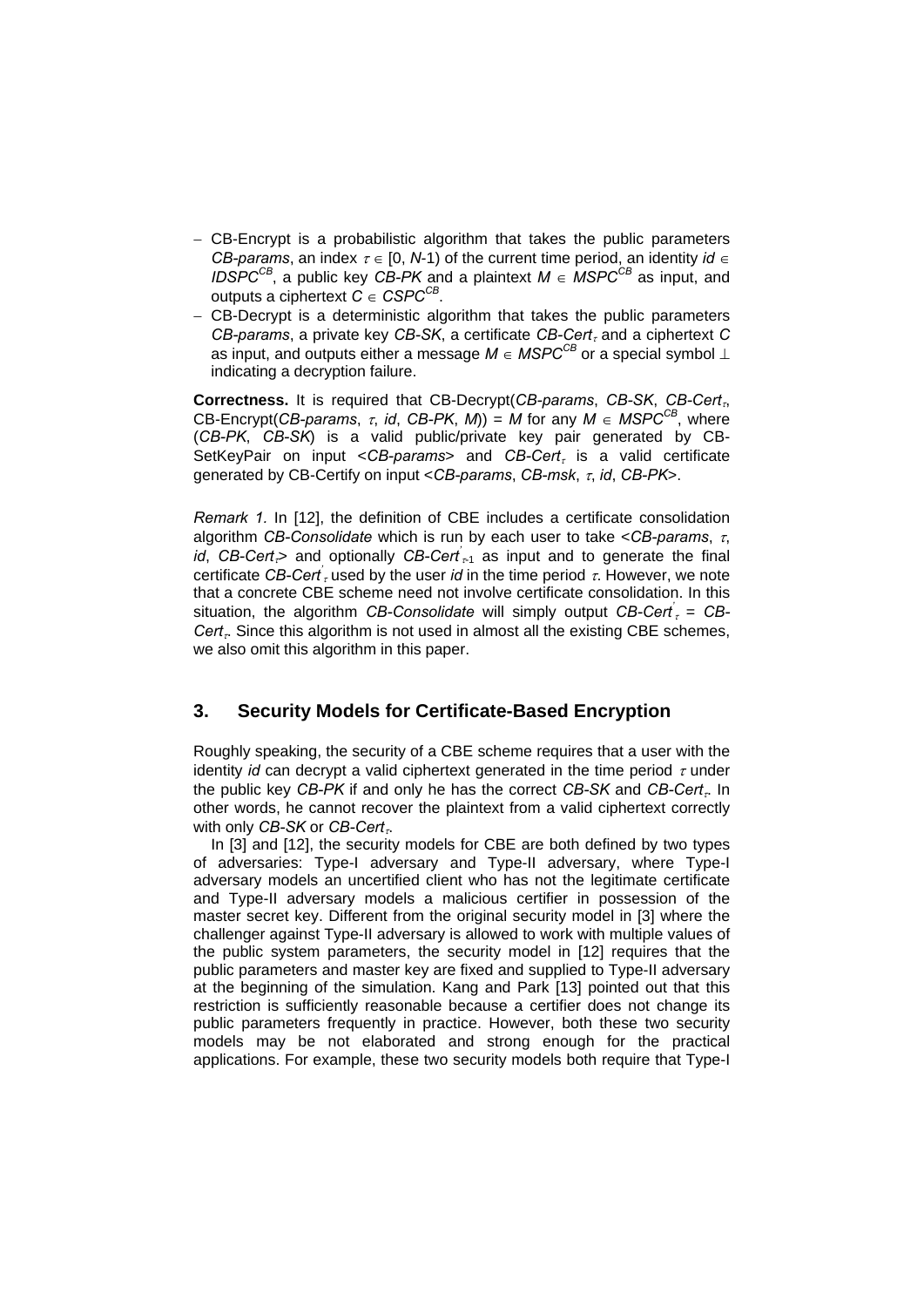adversary should provide a private key along with the corresponding public key in all of decryption oracle queries. This restriction enables the challenger to handle these decryption queries, but is unnecessary and also restricts the ability of Type-I adversary. Actually, the challenger can handle decryption queries using some special purpose knowledge extractors without requiring the adversary to provide the private key. Besides this, both these two security models do not consider the key replacement attack. It seems that the key replacement attack does not exist in CBE due to the use of certificates. However, in CBE only the owner needs to check the validity of its certificate and other users do not need. Therefore, such attack actually does exist. A concrete example is the status CBE scheme proposed by Yum and Lee [14]. In [15], this scheme is pointed out to be insecure under the key replacement attack. Since a reasonable and elaborated security model is indispensable to the construction of provably secure cryptographic schemes, we should define a more reasonable and elaborated security model for CBE. Inspired by the improvements in the definitions of security notions for CL-PKE [25] and CBS [26], we define a class of new security models for CBE under different security levels according to the power of the adversaries against CBE. Our definitions abolish the unnecessary restrictions in the existing security models, and also introduce the key replacement attack and the malicious-butpassive certifier attack. In the following, we give the concrete definitions of these security models and also investigate the relationships among them.

### **3.1. Oracles**

We first define the oracles that an adversary against CBE may access and how each oracle query should be responded by a challenger  $C$ . We assume that  $\mathcal C$  keeps a history of "query-answer" while interacting with the adversary.

- − CB-RequestPublicKey: On input an identity *id*, the challenger C responds with the public key *CB-PK* for *id*. If the identity *id* has no associated public key, then C generates a public key *CB-PK* for *id* by running CB-SetKeyPair.
- − CB-ReplacePublicKey: The adversary can repeatedly replace the public key of any entity with any value of its choice. On input an identity *id* and a value *CB-PK'* , the challenger C replaces the current public key *CB-PK* with

 $CB-PK$ . Note that the current value of a user's public key is used by  $C$  in any computations or responses to the adversary's requests. This oracle models the adversary's ability to convince a legitimate user to use an invalid public key and enables our security models to capture the public key replacement attack.

− CB-ExtractPrivateKey: On input an identity *id*, the challenger C responds with the private key *CB-SK* for *id*. If the identity *id* has no associated private key, then C generates a private key *CB-SK* for *id* by running the algorithm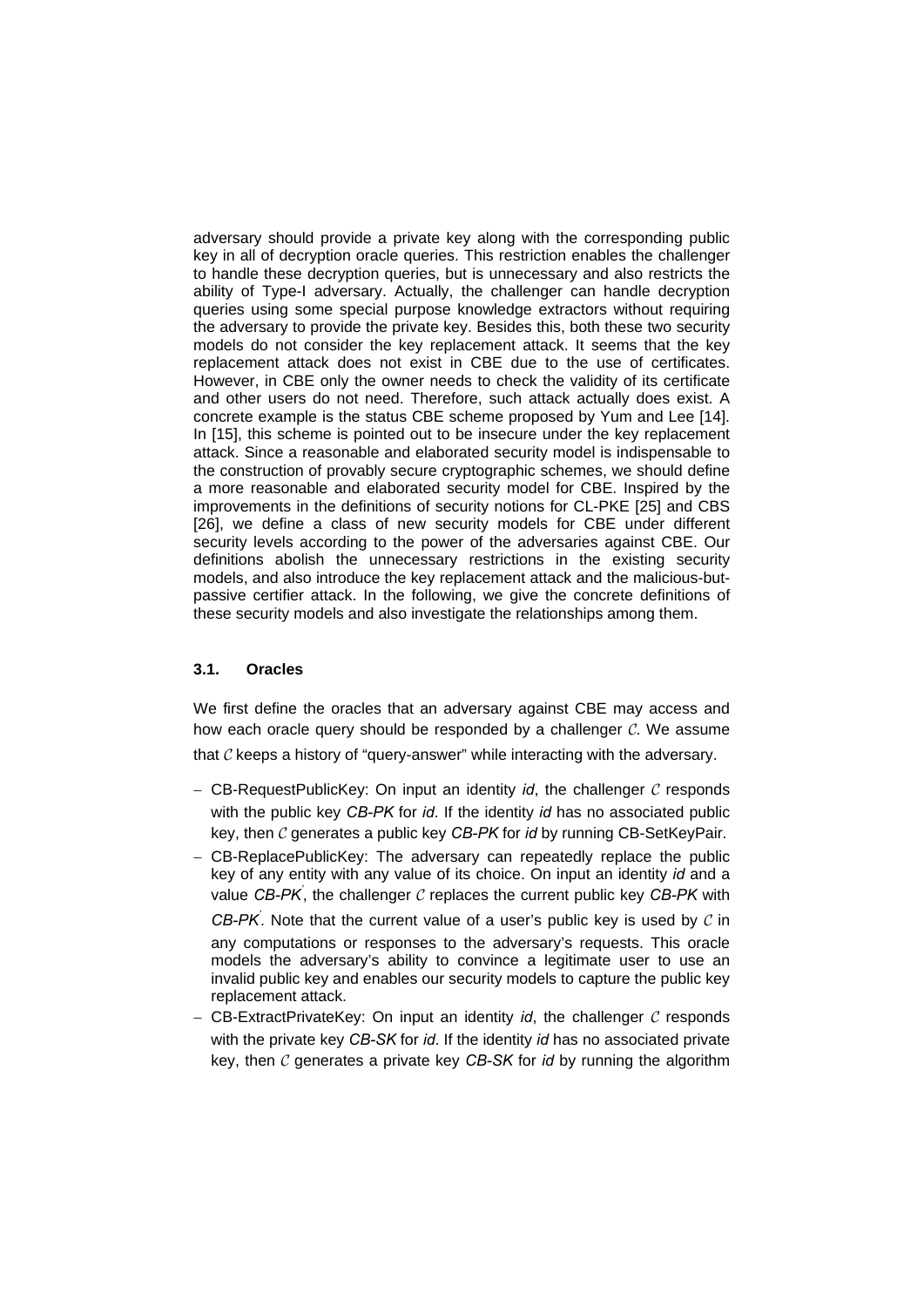CB-SetKeyPair. However, it is unreasonable to expect  $C$  to be able to respond to such a query if the public key *CB-PK* for *id* has already been replaced.

CB-RequestCertificate: On input an index  $\tau$  of a time period and an identity *id*, the challenger  $C$  responds with a certificate *CB-Cert<sub>z</sub>* for *id* in the time

period  $τ$ . If the identity *id* has no associated certificate in the time period  $τ$ , then  $C$  generates  $CB\text{-}Cent_{\tau}$  by running CB-Certify.

- − CB-Decrypt: Considering the different levels of the decrypting power the challenger  $\mathcal C$  may have, the decryption oracle can be divided into following three types:
	- CB-StrongDecrypt: On input an index  $\tau$  of a time period, an identity *id*, and a ciphertext *C*, the challenger responds with the correct decryption of *C*, even if the public key for *id* has been replaced. This is a rather strong property for the security model of CBE. After all, the challenger may no longer know the correct corresponding private key. However, this capability may give the adversary more power in breaking the scheme. For further discussion of this feature (but in CL-PKE setting), see [2].
	- CB-NormalDecrypt: On input an index  $\tau$  of a time period, an identity *id*, and a ciphertext  $C$ , the challenger  $C$  responds with the decryption of the ciphertext *C* using the original private key for *id* and the certificate for *id* in the time period  $\tau$ . Note that the functionality of this oracle can be achieved by a strong decryption oracle.
	- CB-WeakDecrypt: On input an index  $\tau$  of a time period, an identity *id*, a private key  $CB-SK$  and a ciphertext  $C$ , the challenger  $C$  responds with the decryption of the ciphertext *C* using *CB-SK* and the certificate for *id* in the time period  $\tau$ . Note that the functionality of such an oracle also can be achieved by a strong decryption oracle.

# **3.2. Type-I Security**

The Type-I security model of CBE is designed to protect against an uncertified user who dose not obtain a legitimate certificate from its certifier and is trying to gain some information about a message from its encryption. According to the attack power of such an adversary against CBE, we classify Type-I security into three levels: weak Type-I (wType-I) security, normal Type-I (nType-I) security and strong Type-I (sType-I) security.

**Weak Type-I Security.** We first define the wType-I security model for CBE. This security notion is defined by a following weak IND-CB-CCA2 Game-I in which Type-I adversary A*I* can not replace public keys of any users and make the strong decryption queries, but may request public keys and certificates, extract private keys and make normal or weak decryption queries: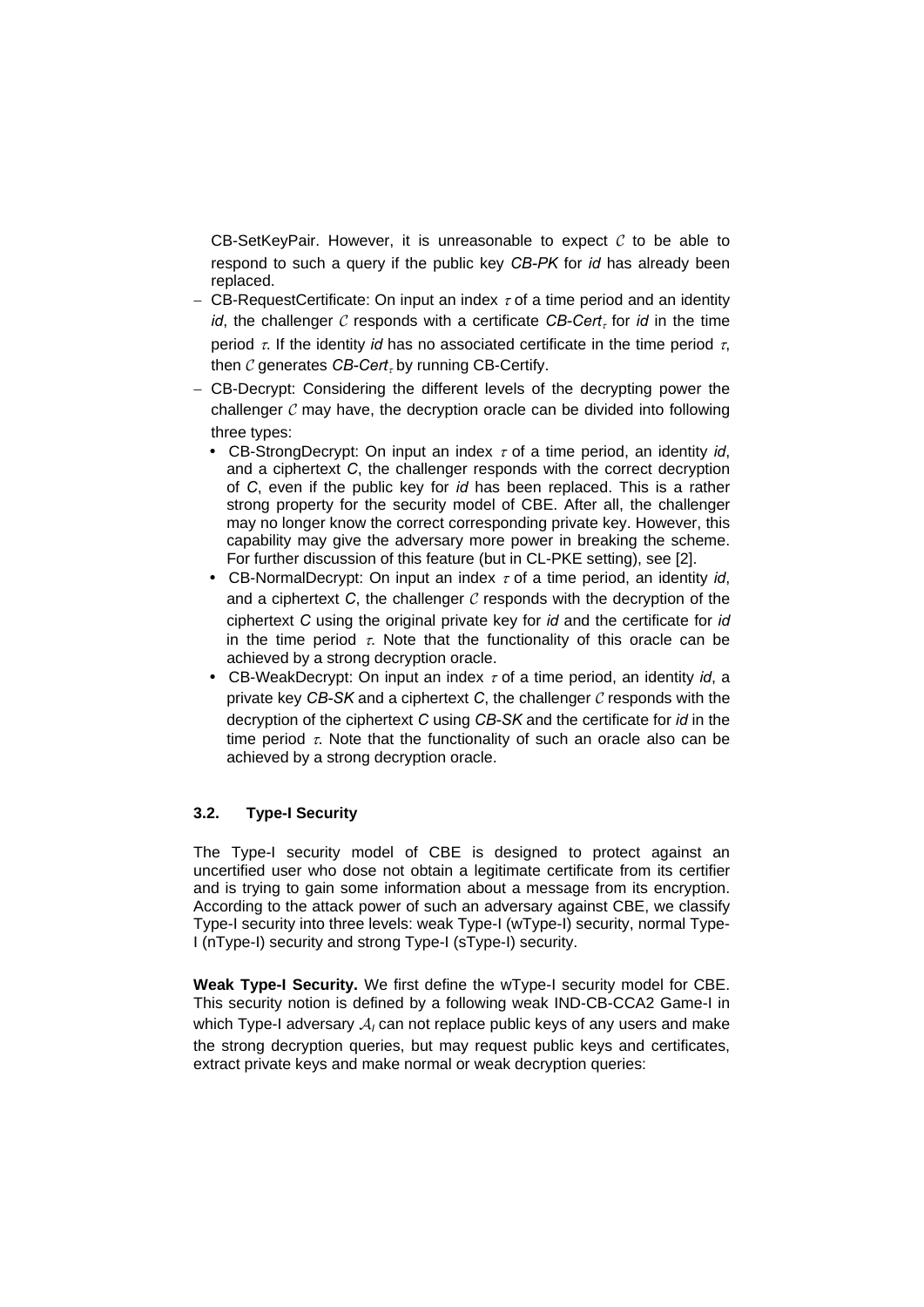- − Setup: The challenger C runs the algorithm CB-Setup(1*<sup>k</sup>* , *N*) to generate a master key *CB-msk* and a list of public system parameters *CB-params*. It outputs *CB-params* to A*I*.
- − Phase 1: Upon receiving *CB-params*, A*I* queries the oracles CB-RequestPublicKey, CB-RequestCertificate, CB-ExtractPrivateKey, and CB-NormalDecrypt or CB-WeakDecrypt in an adaptive manner.
- − Challenge: Once A*I* decides that Phase 1 is over, it outputs an index <sup>τ</sup> *\** of a time period, an identity *id*<sup>\*</sup> and two equal length messages  $M_0$ ,  $M_1$ , on which it wants to be challenged. The challenger  $C$  randomly chooses a bit *b*  $\in$  {0, 1}, computes  $C^* =$  CB-Encrypt(*CB-params*,  $\tau^*$ , *id*<sup>\*</sup>, *CB-PK*<sup>\*</sup>, *M<sub>b</sub>*), and then outputs  $C^*$  as the challenge ciphertext to  $\mathcal{A}_l$ .
- − Phase 2: A*I* issues a second sequence of queries as in Phase 1.
- − Guess: Finally, A*I* outputs a guess *b'* ∈ {0, 1} and wins the game if *b* = *b'* . The restrictions are that: (1) A*I* cannot query RequestCertificate(<sup>τ</sup> *\** , *id\** ); (2)  $\mathcal{A}_I$  cannot query CB-NormalDecrypt( $\tau$ <sup>\*</sup>, *id*<sup>\*</sup>, C<sup>\*</sup>) or CB-WeakDecrypt( $\tau$ <sup>\*</sup>, *id*<sup>\*</sup>, *CB-SK\** , *C\** ); (3) A*I* cannot query the oracle CB-StrongDecrypt. The advantage of  $A_l$  is defined to be Adv( $A_l$ ) =  $|Pr[b = b] - \frac{1}{2}|$ .

**Definition 2.** A CBE scheme is said to be wType-I secure if no probabilistic and polynomial-time adversary can have non-negligible advantage in winning the weak IND-CB-CCA2 Game-I.

**Normal Type-I Security.** Different from the wType-I security model, the nType-I security model gives Type-I adversary to the ability to replace the public keys of any users with values of its choice. However, it also prevents the adversary from querying the strong decryption oracle. This kind of security is defined by a normal IND-CB-CCA2 Game-I which is very similar to the weak IND-CB-CCA2 Game-I, but with the following two differences:

- − A*I* can query CB-ReplacePublicKey on any identity;
- − A*I* cannot query CB-ExtractPrivateKey on any identity if the corresponding public key has been replaced;

**Definition 3.** A CBE scheme is said to be nType-I secure if no probabilistic and polynomial-time adversary can have non-negligible advantage in winning the normal IND-CB-CCA2 Game-I.

**Strong Type-I Security.** Finally, we define the strongest Type-I security notion for CBE, namely the sType-I security. In this kind of security model, the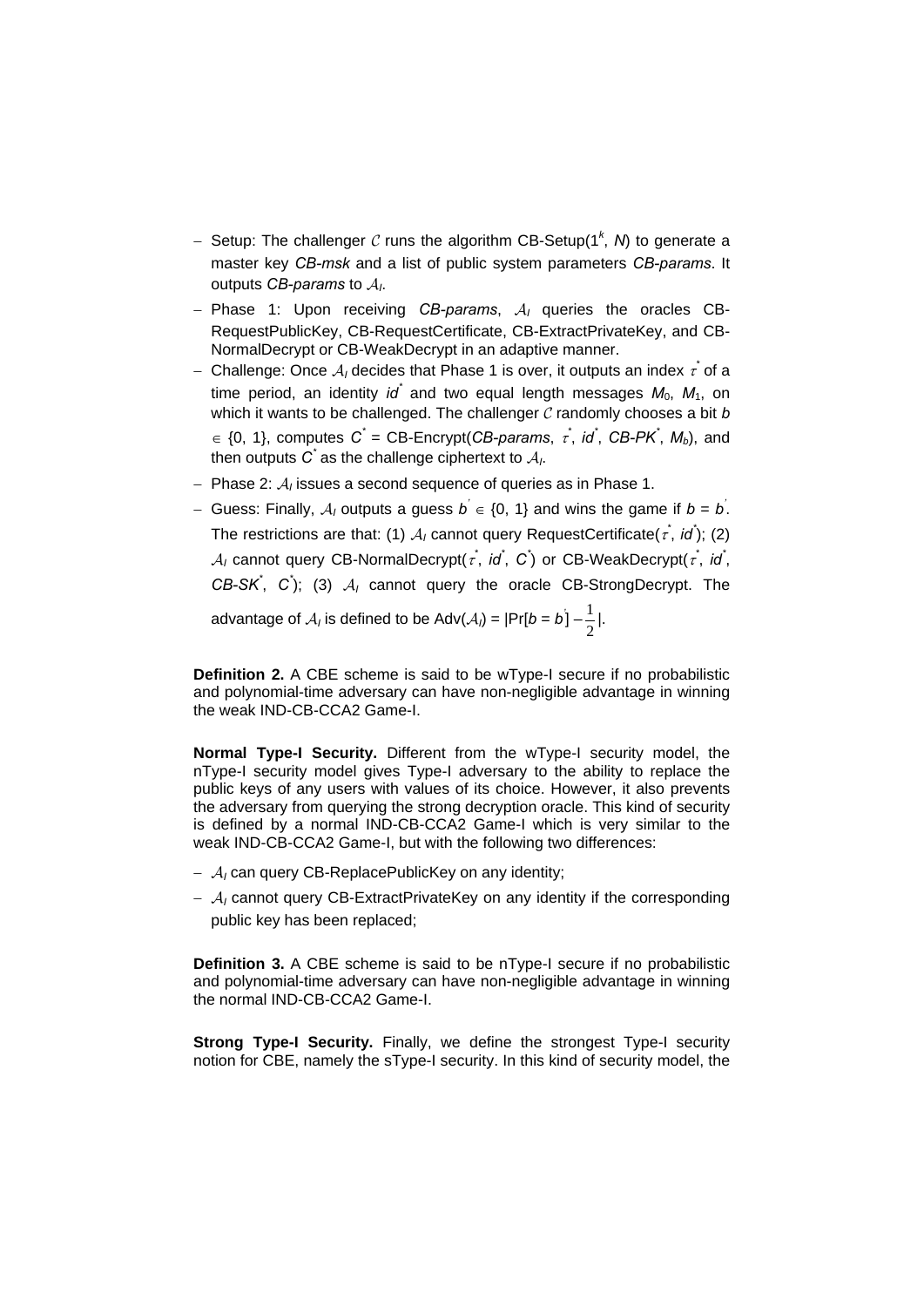adversary is allowed to query the strong decryption oracle. That is, the adversary is able to obtain the correct decryption of any ciphertext under the public key chosen by itself without providing the corresponding private key. The sType-I security is defined by a strong IND-CB-CCA2 Game-I which is very similar to the normal IND-CB-CCA2 Game-I, but with the following two differences:

- − A*I* can query the oracle CB-StrongDecrypt rather than CB-NormalDecrypt and CB-WeakDecrypt;
- − A*I* cannot query CB-StrongDecrypt(*id\** , <sup>τ</sup> *\** , *C\** ).

**Definition 4.** A CBE scheme is said to be sType-I secure if no probabilistic and polynomial-time adversary can have non-negligible advantage in winning the strong IND-CB-CCA2 Game-I.

## **3.3. Type-II Security**

The Type-II security model for CBE is designed to protect against an honestbut-curious certifier who always generates its master key and the public system parameters honestly according to the scheme specification. Hence, a Type-II adversary in this security model is equipped with the master key and needs not to access the oracle RequestCertificate, as it is able to compute these values by itself. As the Type-I security, the Type-II security also can be classified into three levels: weak Type-II (wType-II) security, normal Type-II (nType-II) security and strong Type-II (sType-II) security.

**Weak Type-II Security.** The wType-II security model for CBE is defined by a following weak IND-CB-CCA2 Game-II in which Type-II adversary A*II* can not replace any user's public key, but may request public keys, extract private keys and make normal decryption queries.

- − Setup: The challenger C runs the algorithm CB-Setup(1*<sup>k</sup>* , *N*) to generate a master key *CB-msk* and a list of public system parameters *CB-params*. It outputs *CB-msk* and *CB-params* to A*II*.
- − Phase 1: Upon receiving *CB-msk* and *CB-params*, A*II* starts issuing queries to the oracles CB-RequestPublicKey, CB-ExtractPrivateKey, and CB-NormalDecrypt.
- − Challenge: Once A*II* decides the Phase 1 is over, it outputs an index <sup>τ</sup> *\** of a time period, an identity *id*<sup>\*</sup> and two equal length messages  $M_0$ ,  $M_1$ , on which it wants to be challenged. The challenger  $\mathcal C$  randomly chooses a bit *b*  $\in$  {0, 1}, computes  $C^* =$  CB-Encrypt(*CB-params*,  $\tau^*$ , *id*<sup>\*</sup>, *CB-PK*<sup>\*</sup>, *M<sub>b</sub>*), and then outputs  $C^*$  as the challenge ciphertext to  $\mathcal{A}_{II}$ .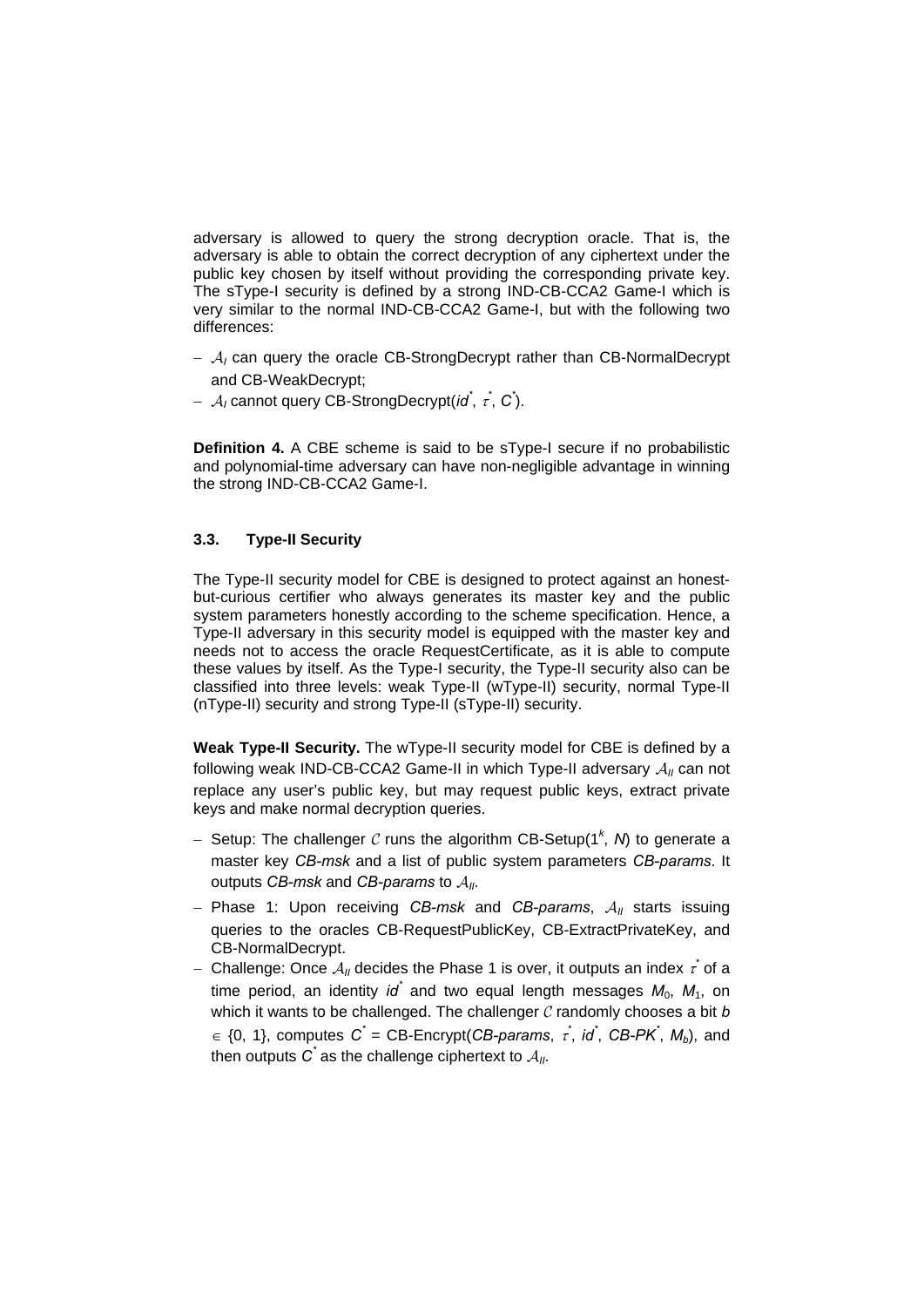- − Phase 2: A*II* issues a second sequence of queries as in Phase 1.
- − Guess: Finally, A*II* outputs a guess *b'* ∈ {0, 1} and wins the game if *b* = *b'* . The restrictions are that: (1) A*II* cannot query CB-ExtractPrivateKey(*id\** ); (2)  $\mathcal{A}_{II}$  cannot query CB-NormalDecrypt(*id*<sup>\*</sup>,  $\tau$ <sup>\*</sup>, C<sup>\*</sup>). The advantage of  $\mathcal{A}_{II}$  in this

game is defined to be Adv( $A_{II}$ ) =  $|Pr[b = b] - \frac{1}{2}|$ .

**Definition 5.** A CBE scheme is wType-II secure if no probabilistic and polynomial-time adversary can have non-negligible advantage in winning the above weak IND-CB-CCA2 Game-II.

*Remark 2.* Our definition of the wType-II security for CBE is very similar to the definition of Type-II security for CBE in [12]. The only difference is that the Type-II adversary in our definition is allowed to work with multiple public keys and to select any one of them for the challenge, while such type of adversary in [12] is given only a specific public key by the challenger at the beginning of the game.

**Normal Type-II Security.** Different from the wType-II security model, the nType-II security model gives Type-II adversary to the ability to replace the public keys of any users with values of its choice. But it also prevents the adversary from querying the strong decryption oracle. This kind of security model is defined by a normal IND-CB-CCA2 Game-II which is very similar to the weak IND-CB-CCA2 Game-II, but with the following two differences:

- − A*II* cannot query CB-ExtractPrivateKey on any identity if the corresponding public key has been replaced;
- − A*II* cannot be challenged on an identity for which it has replaced the public key.

**Definition 6.** A CBE scheme is said to be nType-II secure if no probabilistic and polynomial-time adversary can have non-negligible advantage in winning the normal IND-CB-CCA2 Game-II.

**Strong Type-II Security.** In the nType-I security model, if Type-II adversary is allowed to query the strong decryption oracle, then we will obtain the sType-II security notion for CBE. The sType-II security is defined by a strong IND-CB-CCA2 Game-II which is very similar to the normal IND-CB-CCA2 Game-II, but with the following two differences:

− A*II* can query CB-StrongDecrypt rather than CB-NormalDecrypt and CB-WeakDecrypt;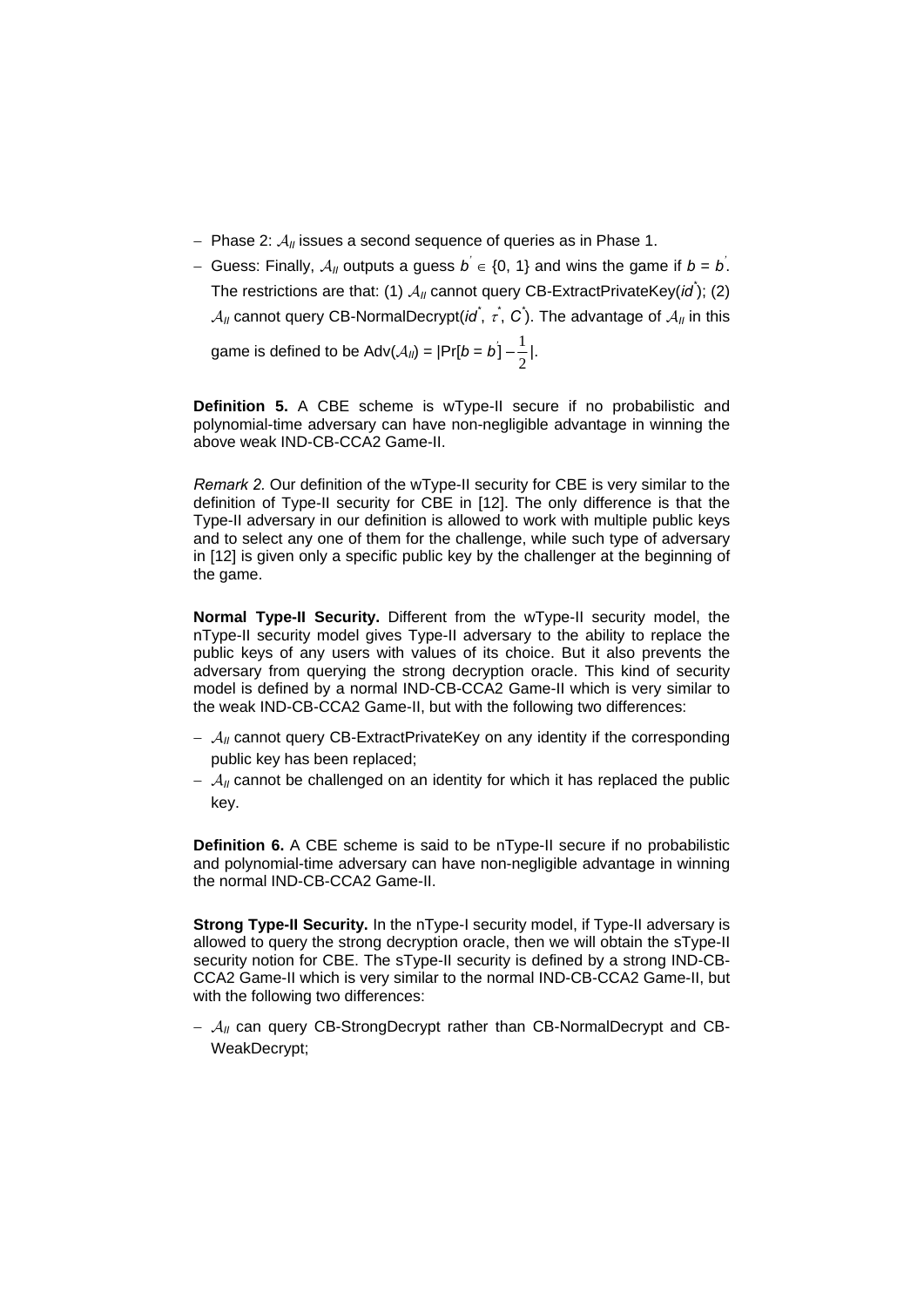− A*II* cannot query CB-StrongDecrypt(*id\** , <sup>τ</sup> *\** , *C\** ).

**Definition 7.** A CBE scheme is said to be sType-II secure if no probabilistic and polynomial-time adversary can have non-negligible advantage in winning the strong IND-CB-CCA2 Game-II.

#### **3.4. Malicious-but-passive Type-II Security**

We now define a much stronger Type-II security model for CBE, namely the malicious-but-passive Type-II (mType-II) security model. This kind of model is designed to protect against a malicious-but-passive certifier who may generate its master key and the public system parameters maliciously at the setup stage of the system, instead of generating its master key and the public system parameters honestly according to the scheme specification and suddenly becoming malicious as the honest-but-curious certifier in the Type-II security model. So an adversary in this security model controls the generation of the master key and the public system parameters, and that of any user's certificate. The malicious-but-passive attack by the trusted third party was first introduced to the security of CL-PKC by Au et al. [27], in which they showed that the malicious-but-passive KGC in some certificateless schemes like [2] can generate its master key and the public system parameters maliciously so that it can decrypt all the ciphertext in the system without knowing the users' private key.

The general mType-II security model for CBE is expressed by the following malicious-but-passive IND-CB-CCA2 Game-II:

 $-$  Setup: The challenger  $\mathcal C$  invokes a malicious-but-passive Type-II adversary

 $A_{II}$  on input 1<sup>k</sup> and *N.*  $A_{II}$  returns a list of public system parameters CB*params* to C. It is required that *CB-params* is computationally indistinguishable from the output of CB-Setup(1<sup>k</sup>, N). At this stage,  $\mathcal{A}_{II}$  is not allowed to query any oracle.<sup>[1](#page-10-0)</sup>

- − Phase 1: In this phase, A*II* may have access to some certain oracles according to its attack power.
- − Challenge: Once A*II* decides the Phase 1 is over, it outputs an index <sup>τ</sup> *\** of a time period, an identity *id*<sup>\*</sup> and two equal length messages  $M_0$ ,  $M_1$ , on which it wants to be challenged. The challenger  $C$  randomly chooses a bit *b*  $\in$  {0, 1}, computes  $C^* =$  CB-Encrypt(*CB-params*,  $\tau^*$ , *id*<sup>\*</sup>, *CB-PK*<sup>\*</sup>, *M<sub>b</sub>*), and then outputs  $C^*$  as the challenge ciphertext to  $\mathcal{A}_{II}$ .
- Phase 2:  $A$ <sub>*II*</sub> issues a second sequence of queries as in Phase 1.

<span id="page-10-0"></span> $1$  One exception is that if the security analysis is done under the random oracle model, then such an adversary can query the specified random oracles.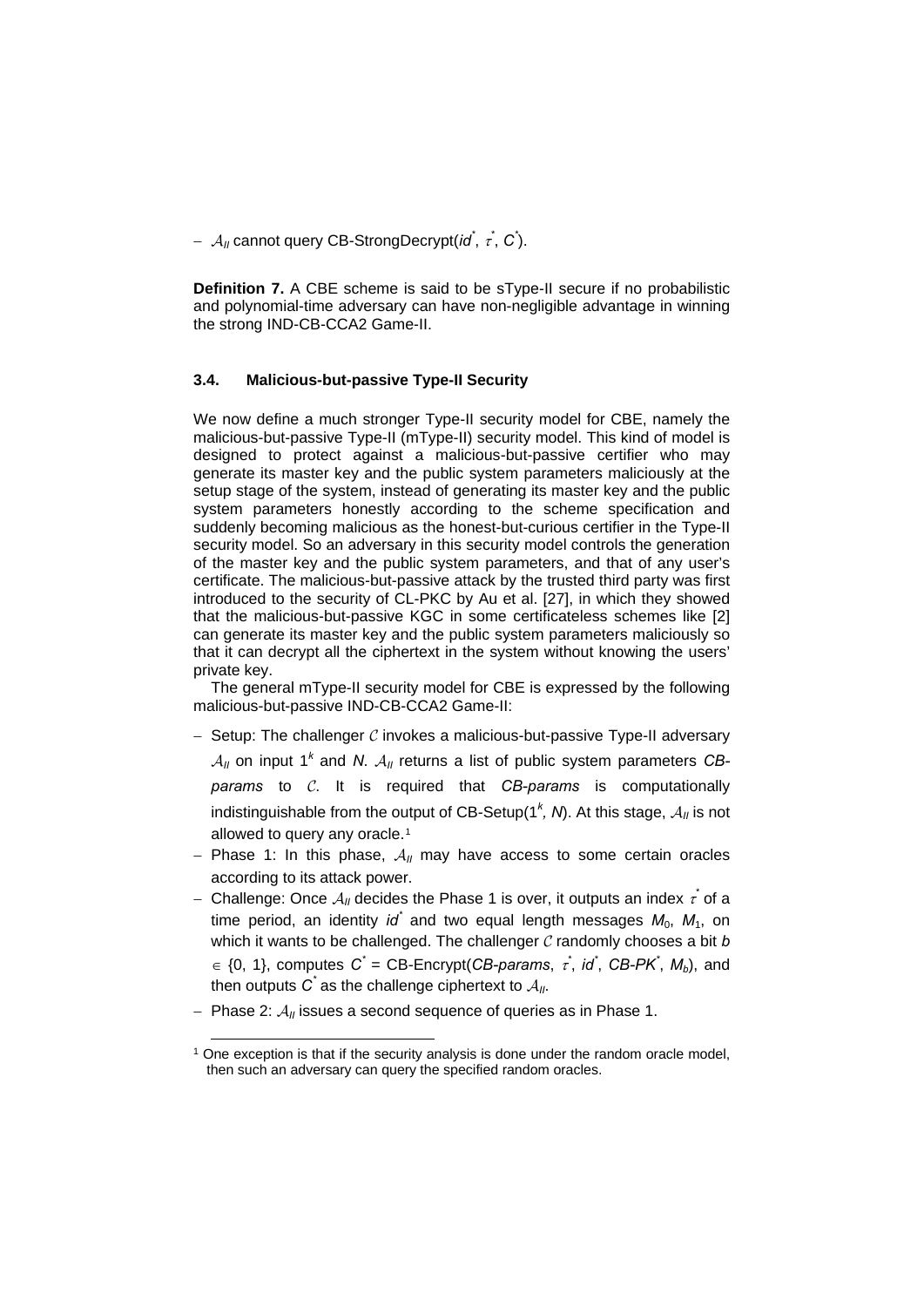− Guess: Finally, A*II* outputs a guess *b'* ∈ {0, 1} and wins the game if *b* = *b'* .

The advantage of  $\mathcal{A}_{II}$  is defined to be Adv( $\mathcal{A}_{II}$ ) =  $|Pr[b = b] - \frac{1}{2}|$ .

As the Type-II security for CBE, we also can define three different levels of mType-II security: weak mType-II (wmType-II) security, normal mType-II (nmType-II) security and strong mType-II (smType-II) security. Since these security notions can be defined in the same way as the Type-II security, we omit the concrete definitions here.

#### **3.5. Relation among Security Models for CBE**

We now study the relation among the above different security models for CBE. Firstly, according the attack power of the adversaries in each security model, it is not difficult to deduce the following relations:

- − sType-I ⇒ nType-I ⇒ wType-I
- − sType-II ⇒ nType-II ⇒ wType-II
- − smType-II ⇒ nmType-II ∧ sType-II
- − nmType-II ⇒ wmType-II ∧ nType-II
- − wmType-II ⇒ wType-II.

In the above,  $A \Rightarrow B$  denotes that a CBE scheme which is A secure must be B secure, and  $A \Rightarrow B \wedge C$  denotes that a CBE scheme which is A secure must both be *B* secure and *C* secure. It is clear that the sType-I security and the smType-II security are the strongest security levels that a CBE scheme could achieve.

We note that all the existing CBE schemes are proved secure using the common observational or black-box proof technique which requires that an algorithm (also called a solver) should use an attacker as a subroutine in solving a mathematical problem. However, the following two theorems state that the black-box security proof technique may not be used to prove a CBE scheme to both be sType-I secure and smType-II (or sType-II) secure in the standard model.

**Theorem 1.** In the standard model, if there exists a black-box proof for the sType-I security of a CBE scheme, then that CBE scheme must not be nmType-II secure.

*Proof.* Assume that there exists a CBE scheme which is sType-I secure. Then, there exists a PPT challenger  $C_I$  for the strong IND-CB-CCA2 Game-I such that  $C_1$  successfully simulates the strong IND-CB-CCA2 Game-I with overwhelming probability and no sType-I adversaies win the game with nonnegligible advantage. According to Definition 4 in Section 3.2, C*I* provides the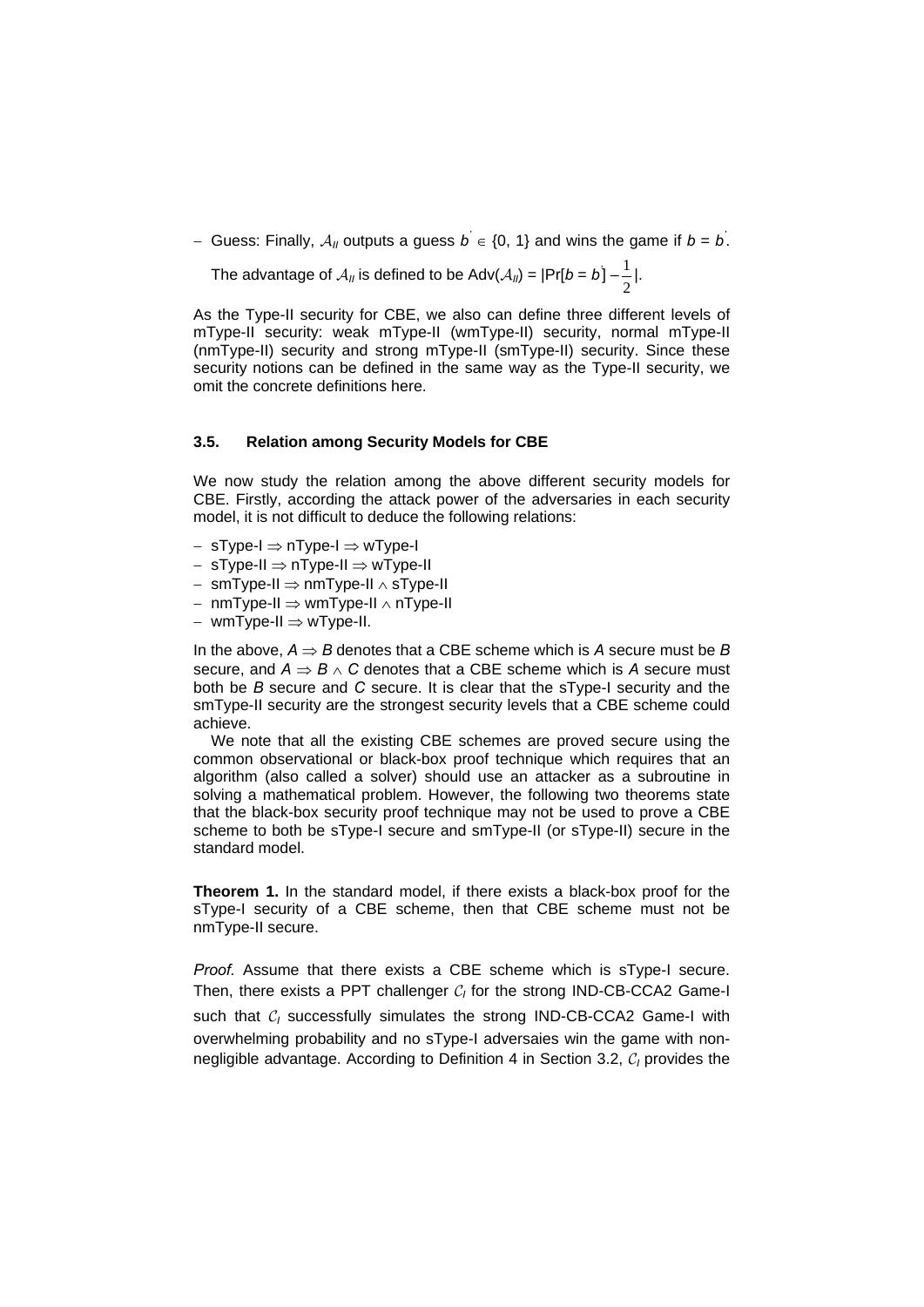following oracles: CB-RequestPublicKey, CB-RequestCertificate, CB-ReplacePublicKey, CB-ExtractPrivateKey, and CB-StrongDecrypt. We show how to construct a PPT nmType-II adversary  $A_{II}$  to win the normal and malicious-but-passive IND-CB-CCA2 Game-II with non-negligible advantage by interacting with C*I* as follows:

- − At the beginning of the normal and malicious-but-passive IND-CB-CCA2 Game-II, challenger  $C_{II}$  invokes  $A_{II}$  on input 1<sup>k</sup> and N.  $A_{II}$  invokes  $C_{I}$  on input 1*k* and *N* to get *CB-params*, and then returns *CB-params* to C*II*.
- $\mathcal{A}_{\parallel}$  randomly chooses an identity *id*<sup>\*</sup> and queries CB-RequestPublicKey(*id*<sup>\*</sup>) to C*II*. Let the public key returned by C*II* be *CB-PK\** .
- − A*II* randomly chooses an index <sup>τ</sup> *\** of a time period, then queries CB-RequestPublicKey(*id\** ), CB-RequestCertificate(<sup>τ</sup> *\** , *id\** ) and CB-ReplacePublicKey(*id\** , *CB-PK\** ) to C*I* respectively.
- − A*II* randomly chooses two equal length messages *M*0, *M*1, and submits (<sup>τ</sup> *\** , *id*<sup>\*</sup>,  $M_0$ ,  $M_1$ ) to  $C_{II}$  as its challenge output. Suppose that the returned challenge ciphertext is C<sup>\*</sup> which is computed as CB-Encrypt(*params, τ<sup>\*</sup>, id<sup>\*</sup>, CB-PK<sup>\*</sup>*,  $M_b$ *for a random bit*  $b \in \{0, 1\}$ *.*
- − A*II* queries CB-StrongDecrypt(<sup>τ</sup> *\** , *id*, *C\** ) to C*I* and is responded with a message *M\** .
- − If *M\** = *M*0, A*II* outputs 0; otherwise, A*II* returns 1.

Since C<sub>I</sub> successfully simulates the strong IND-CB-CCA2 Game-I with overwhelming probability, it implies that  $C<sub>I</sub>$  will simulate the strong decryption oracle successfully and output the correct message  $M^* = M_b$  with overwhelming probability to respond the strong decryption oracle query by A*II*. Hence,  $A_{II}$  will output the right answer at a non-negligible probability. This proves that the advantage of  $A_{II}$  in the normal and malicious-but-passive IND-CB-CCA2 Game-II is non-negligible.

The above theorem shows that the sType-I security and the nmType-II security cannot co-exist on any CBE schemes without random oracles in the black-box proof. Since the smType-II security implies the nmType-II security, so the sType-I security and the smType-II security also cannot co-exist on any CBE schemes without random oracles in the black-box proof.

Similarly, a sType-I challenger must be an nType-II attacker in the standard model. That is, the sType-I security and the sType-II security also cannot coexist on any CBE scheme in the standard model.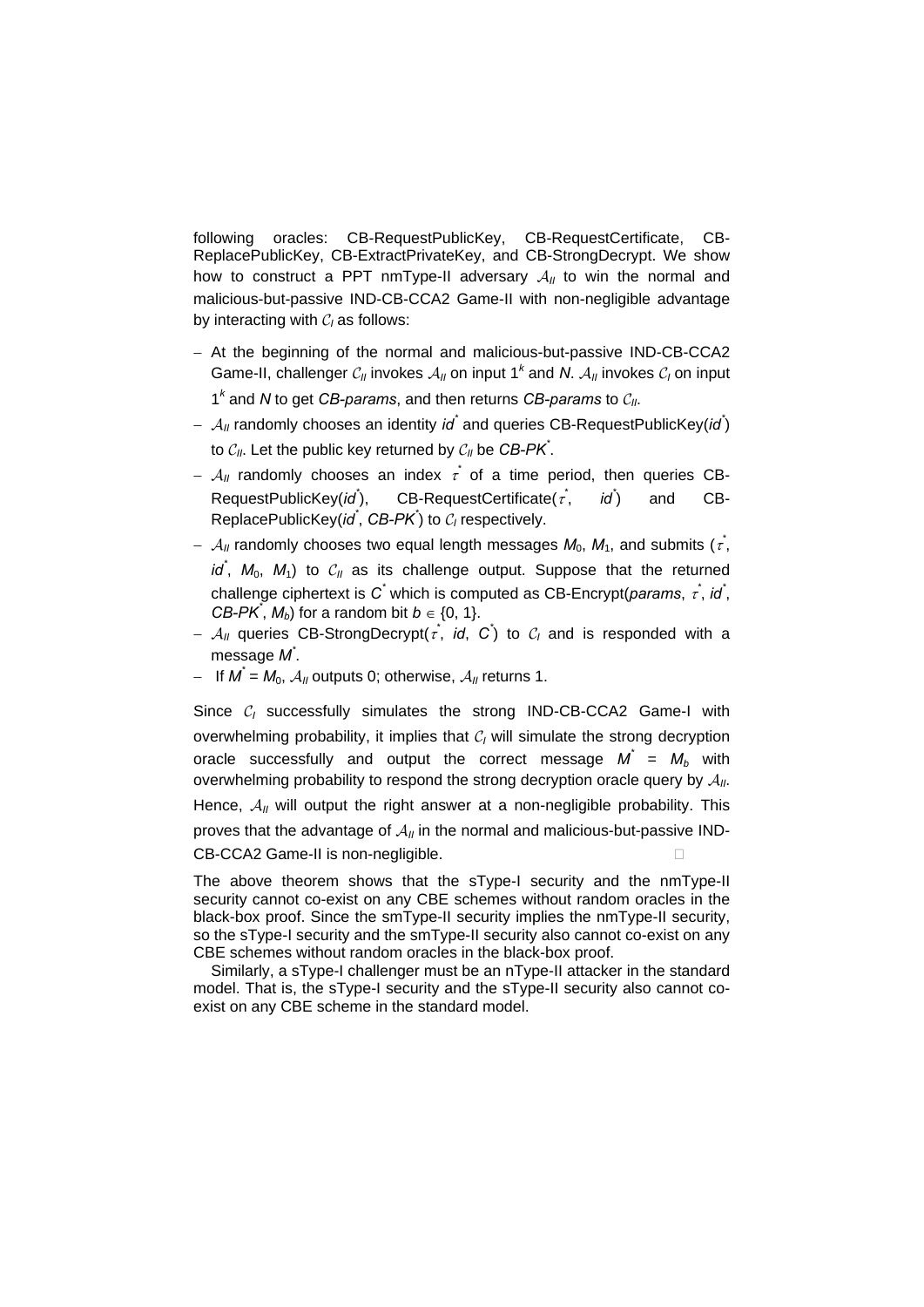**Theorem 2.** In the standard model, if there exists a black-box proof for the sType-I security of a CBE scheme, then it must not be nType-II secure.

*Proof.* The proof of this theorem is similar to that of Theorem 1 only with some minor modifications and hence is omitted.

*Remark 3.* It should be noted that we may prove a CBE scheme to both be sType-I secure and smType-II secure (or sType-II secure) in the random oracle using the black-box security proving technique. For example, the CBE scheme in [28] is proved to be sType-I secure and sType-II secure in the random oracle. This result does not contradict our conclusions above. After all, the game challenger in the random oracle is always assumed to have the full control of some specified random oracles while the one in the standard model has no such power.

*Remark 4.* The game hopping proof technique [29, 30] may used to prove a CBE scheme to both be sType-I secure and smType-II secure (or sType-II secure) in the standard model. Recently, Dent et al. [31] successfully used this new proof technique to prove their CL-PKE scheme to both be strong Type-I and Type-II secure in the standard model. It makes us believe that the sType-I security and the smType-II (or sType-II) security can co-exist on a CBE scheme without random oracles in a game hopping proof.

# **4. Generic Construction of CBE from CL-PKE**

In this section, we propose a new generic construction of CBE from CL-PKE, and prove the security of the certificate scheme CBE from the construction under different security levels.

### **4.1. Syntax of CL-PKE**

We first briefly review the definition of CL-PKE. In the original work [2], a CL-PKE scheme is defined by seven algorithms (CL-Setup, CL-PartialKeyExtract, CL-SetSecretValue, CL-SetPrivateKey, CL-SetPublicKey, CL-Encrypt, CL-Decrypt) such that:

− CL-Setup: On input a security parameter *k*, it returns a master key *CL-msk* and a list of public system parameters *CL-params* that include the descriptions of a finite identity information space *IDSPCCL*, a finite plaintext space *MSPCCL* and a finite ciphertext space *CSPCCL*. This algorithm is run by the trusted third-party KGC.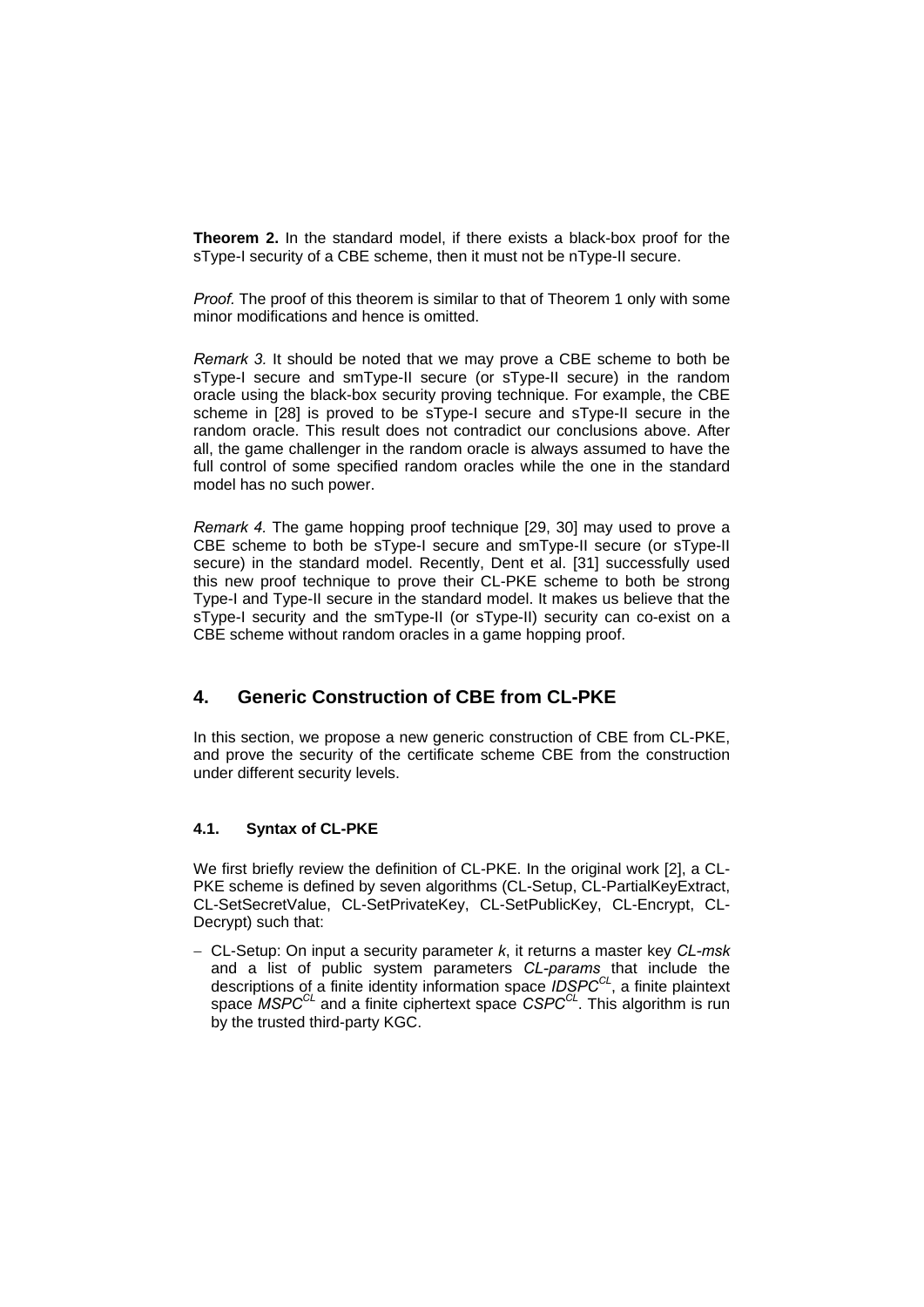- − CL-PartialKeyGen: On input *CL-msk*, *CL-params* and an identity *ID* ∈ *IDSPCCL* for a user, it returns a partial private key *CL-PPK* for the user with identity *ID*. This algorithm is also run by KGC.
- − CL-SetSecretValue: On input *CL-params*, it returns a secret value *CL-SV* for a user.
- − CL-SetPrivateKey: On input *CL-params*, *CL-PPK* and *CL-SV*, it returns a full private key *CL-SK* for a user.
- − CL-SetPublicKey: On input *CL-params* and *CL-SV*, it returns a public key *CL-PK* for a user.
- − CL-Encrypt: On input *CL-params*, *ID*, *CL-PK* and a message *M*, it returns a ciphertext *C*.
- − CL-Decrypt: On input *CL-params*, *CL-SK* and a ciphertext *C*, it returns the plaintext *M* or  $\perp$  indicating a decryption failure.

In [27, 32], Au et al. also introduced a five-algorithm definition of CL-PKE, which omits the algorithm CL-SetPrivateKey, and replaces the algorithms CL-SetSecretValue and CL-SetPublicKey with a single algorithm CL-UserKeyGen. Concretely, in their definition, a CL-PKE scheme is specified by five algorithms (CL-MasterKeyGen, CL-PartialKeyGen, CL-UserKeyGen, CL-Encrypt, CL-Decrypt) such that:

- − CL-MasterKeyGen: On input a security parameter *k*, it returns a master key *CL-msk* and a list of public system parameters *CL-params*.
- − CL-PartialKeyGen: On input *CL-msk*, *CL-params* and an identity *ID* ∈ *IDSPCCL* for a user, it returns a partial secret key *CL-PSK* for the user with identity *ID*.
- − CL-UserKeyGen: On input *CL-params*, it returns a public/secret key pair (*CL-PK*, *CL-SK*) for a user.
- − CL-Encrypt: On input *CL-params*, *ID*, *CL-PK* and a message *M*, it returns a ciphertext *C*.
- − CL-Decrypt: On input *CL-params*, *CL-SK*, *CL-PSK* and a ciphertext *C*, it returns the plaintext *M* or ⊥ indicating a decryption failure.

As discussed in [27], this new approach of defining CL-PKE schemes is more versatile than the original seven-algorithm definition in [2], and still maintains the unique feature of CL-PKE schemes. Actually, in [25], Dent also suggested the similar method to construct a CL-PKE scheme by replacing the algorithms CL-SetSecretValue and CL-SetPublicKey with a single algorithm CL-SetUserKey and showed that a CL-PKE scheme presented in the old formulation can also be presented in the new formulation. Our generic construction will adopt the five-algorithm definition of CL-PKE.

### **4.2. CBE from CL-PKE**

Let  $\Pi^{CL}$  = (CL-MasterKeyGen, CL-PartialKeyExtract, CL-UserKeyGen, CL-Encrypt, CL-Decrypt) be a five-algorithm CL-PKE scheme as described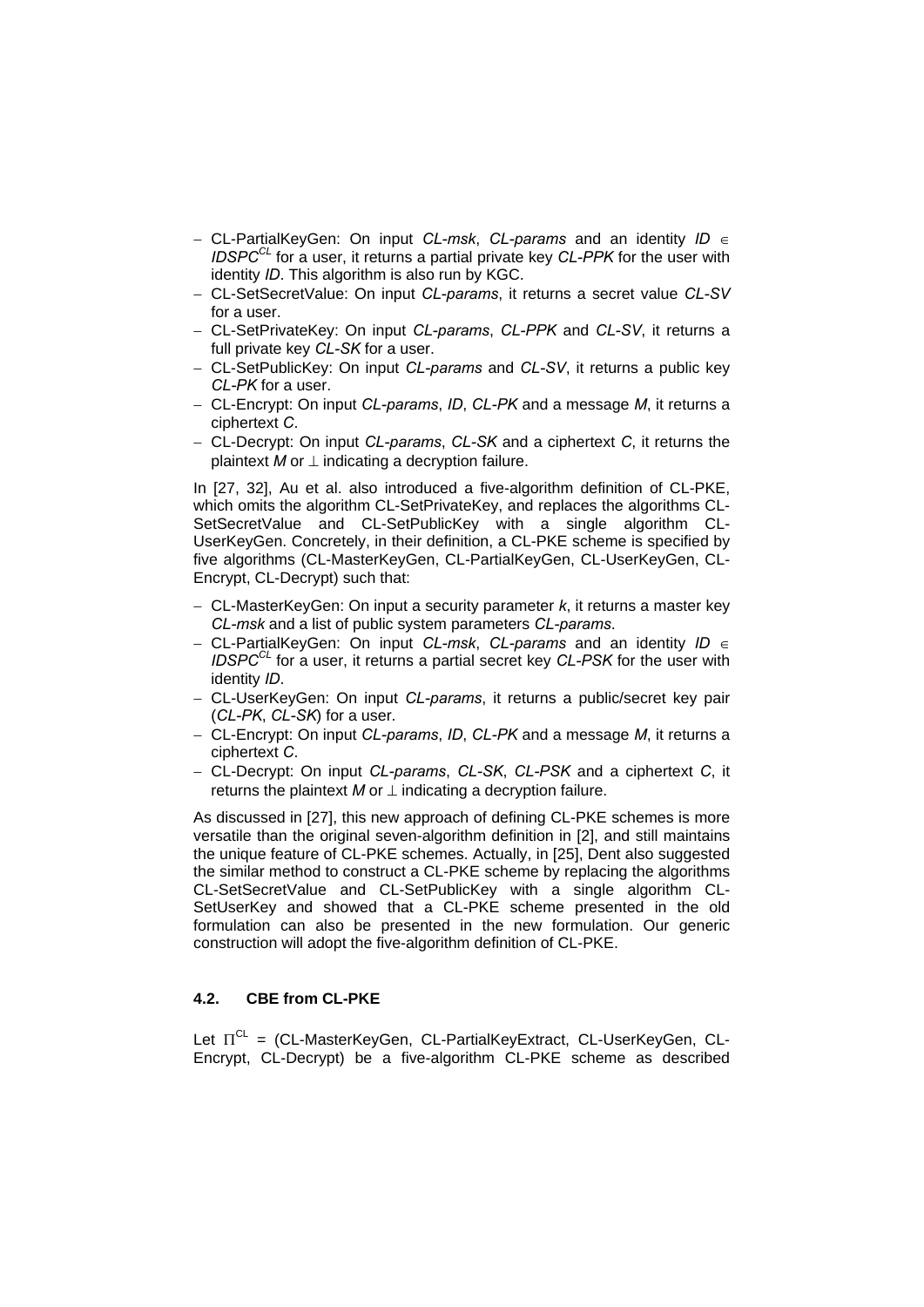above. Then, a CBE scheme  $\Pi^{CB} = (CB\text{-}Setup, CB\text{-}SetKeyPair, CB\text{-}Verify,$ CB-Encrypt, CB-Decrypt) can be generically constructed from the scheme CL-PKE as follows:

**CB-Setup(1***<sup>k</sup>* **,** *N***):** (*CL-params*, *CL-msk*) ← CL-MasterKeyGen(1*<sup>k</sup>* ) *CB-params* ← (*CL-params*, *N*) *CB-msk* ← *CL-msk* Return (*CB-params*, *CB-msk*) **CB-SetKeyPair(***CB-params***):** *Parse CB-params* as (*CL-params*, *N*) (*CL-PK*, *CL-SK*) ← CL-UserKeyGen(*CL-params*) (*CB-PK*, *CB-SK*) ← (*CL-PK*, *CL-SK*) Return (*CB-PK*, *CB-SK*) **CB-Certify(***CB-params***,** *CB-msk***,** τ**,** *id***,** *CB-PK***):** *Parse CB-params* as (*CL-params*, *N*) *CL-msk* ← *CB-msk ID* ← *id*||τ||*CB-PK CL-PSK* ← CL-PartialKeyGen(*CL-params*, *CL-msk*, *ID*) *CB*-*Cert*<sup>τ</sup> ← *CL-PSK*  **Return CB-Cert<sub>id</sub>**τ **CB-Encrypt(***CB-params***,** τ**,** *id***,** *CB-PK***,** *M***):** *Parse CB-params* as (*CL-params*, *N*) *CL-PK* ← *CB-PK ID* ← *id*||τ||*CB-PK C* ← CL-Encrypt(*CL-params*, *ID*, *CL-PK*, *M*) Return *C* **CB-Decrypt(***CB-params***,** *CB-SK***,** *CB***-***Cert*τ**,** *C***):** *Parse CB-params* as (*CL-params*, *N*) *CL-SK* ← *CB-SK*  $CL-PSK \leftarrow CB\text{-}Cert_t$ *M* ← CL-Decrypt(*CL-params*, *CL-SK*, *CL-PSK*, *C*) Return *M*

In the above generic construction, we use the algorithms CL-UserKeyGen and CL-PartialKeyGen to generate the public/private key pair and the certificate in the CBE scheme  $\Pi^{CB}$  respectively. The message and ciphertext spaces of the scheme  $\Pi^{CB}$  are same as those of the scheme  $\Pi^{CL}$ . Furthermore, the identities in the scheme ΠCL are of the form *id*||τ||*CB-PK*, that is, the identity information space  $IDSPC^{CL}$  in  $\Pi^{CL}$  is equal to  $IDSPC^{CB} \times$  ${0,1}^{\prime}$  × PKSPC<sup>CB</sup>, where *l* is the smallest integer such that  $N \leq 2^{l}$  and  $PKSPC<sup>CB</sup>$  is the public key space in  $\Pi<sup>CB</sup>$ . We should claim that, in the practical conversion, we may use a collision resistant hash function to map *IDSPCCB* ×  ${0,1}^{\prime}$  × PKSPC<sup>CB</sup> to a binary string space in which the string has a reasonable length as the identity information space of the CL-PKE scheme to reduce the complexity of the resulting CBE scheme. Here, we put  $IDSPC^{CB} \times \{0,1\}^l \times$ *PKSPC<sup>CB</sup>* as the identity information space of  $\Pi^{CL}$  directly only to simplify the security proof of the resulting CBE scheme  $\Pi^{\text{CB}}$ .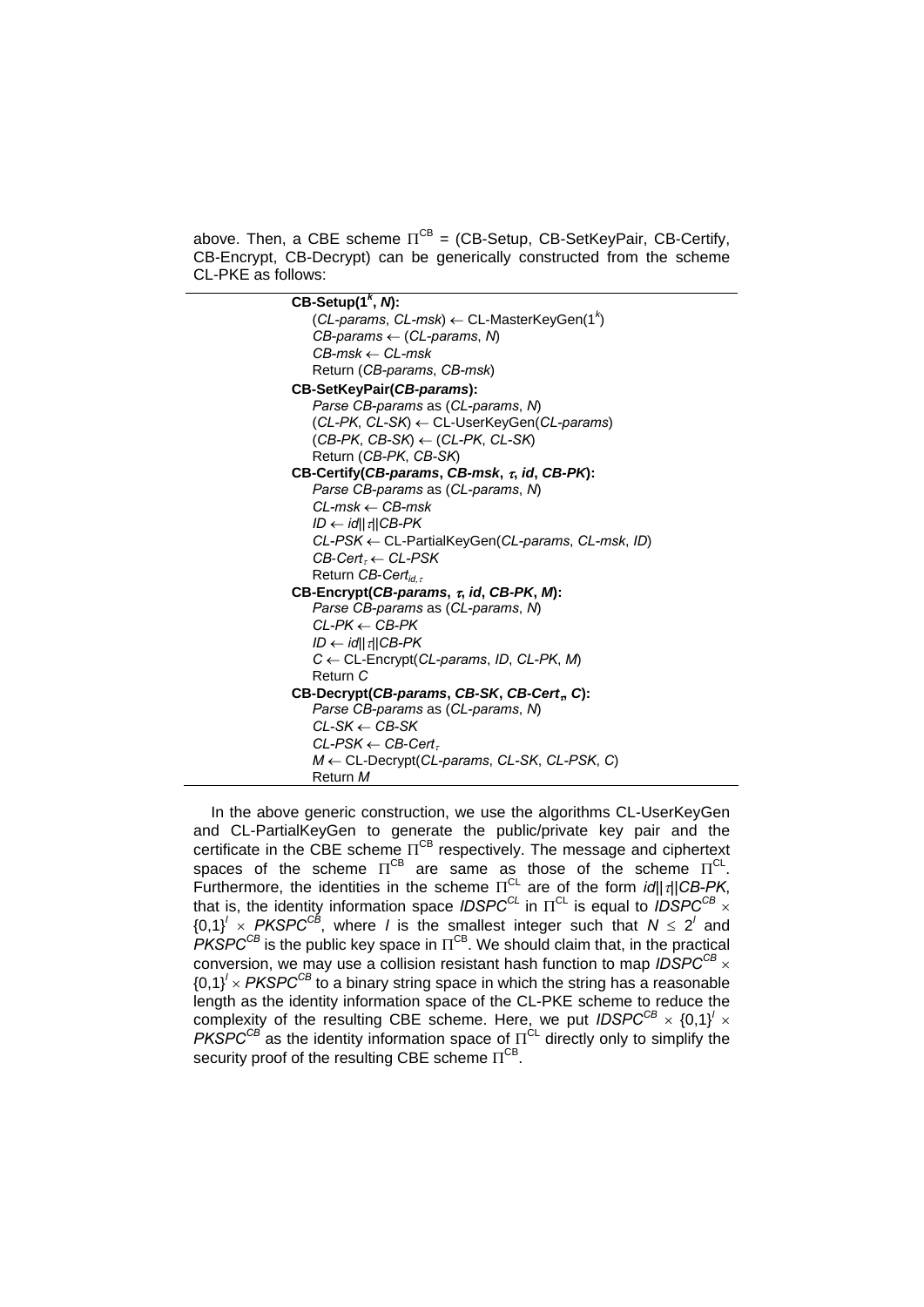Next are our conclusions about the relationships between the resulting CBE scheme  $\Pi^{CB}$  and the underlying CL-PKE scheme  $\Pi^{CL}$ . We refer the readers to [25, 27] for the security definitions of CL-PKE.

**Theorem 3.** Suppose that the CL-PKE scheme  $\Pi$ P<sup>CL</sup> is strong Type-I<sup>†</sup> secure (resp., weak Type-la<sup>†</sup> secure), then the CBE scheme  $\Pi^{CB}$  from the above generic construction is sType-I secure (resp., nType-I secure).

*Proof.* Let  $A_i$  be a sType-I adversary against the CBE scheme  $\Pi^{CB}$  with advantage ε. We show how to make use of the adversary A*I* to construct a strong Type-I<sup>†</sup> adversary  $\mathcal{B}_I$  against the CL-PKE scheme  $\Pi^{\mathsf{CL}}$  with the same advantage  $\varepsilon$ . Let  $\mathcal C$  be the challenger against  $\mathcal B_I$  in the strong IND-CL-CCA2 Game-I, who provides  $B<sub>I</sub>$  with following oracles:

- − CL-RequestPublicKey(*ID*): return the public key for the identity *ID*.
- − CL-ReplacePublicKey(*ID*, *CL-PK'* ): replace the current public key of the identity *ID* with the value *CL-PK'* .
- − CL-ExtractSecretKey(*ID*): return the secret key (value) for the identity *ID*.
- − CL-ExtractPartialKey(*ID*): return the partial private key for the identity *ID*.
- − CL-StrongDecrypt(*ID*, *C*): return the correct decryption of *C*.

After given the public system parameters *CL*-*params* by C, B*I* simulates the challenger in the strong IND-CB-CCA2 Game-I and interacts with A*I* as follows:

- − Setup: B*I* forwards *CL*-*params* as *CB*-*params* to A*I*.
- − Phase 1: Upon receiving *CB*-*params*, A*I* quires onto the oracles CB-RequestPublicKey, CB-RequestCertificate, CB-ExtractPrivateKey, CB-ReplacePublicKey and CB-StrongDecrypt in an adaptive manner. B*<sup>I</sup>* responds as follows:
	- CB-RequestPublicKey(*id*): On receiving such a query,  $\mathcal{B}_I$  first extends the identity *id* to a valid identity  $ID = id0^m$  in CL-PKE by inserting a suffix consisting of *m* zeros to the identity *id*, where  $m = I + |PKSPC^{CB}|$ . We assume that  $B<sub>l</sub>$  always uses the same method to extend an identity in  $\Pi^{\text{CB}}$  to a valid identity in  $\Pi^{\text{CL}}$  in the following simulation. Then  $\mathcal{B}_I$  queries CL-RequestPublicKey(*ID*) to C and returns C's respond to A*I*.
	- CB-ReplacePublicKey(*id*, CB-PK<sup>'</sup>): On receiving such a query,  $B<sub>1</sub>$  makes a public key replace query CL-ReplacePublicKey(*ID*, *CB-PK'* ) to C to replace the public key of the identity *ID* with the value *CB-PK'* .
	- CB-RequestCertificate(*id*,  $\tau$ ): On receiving such a query,  $\beta$ <sub>*I*</sub> first queries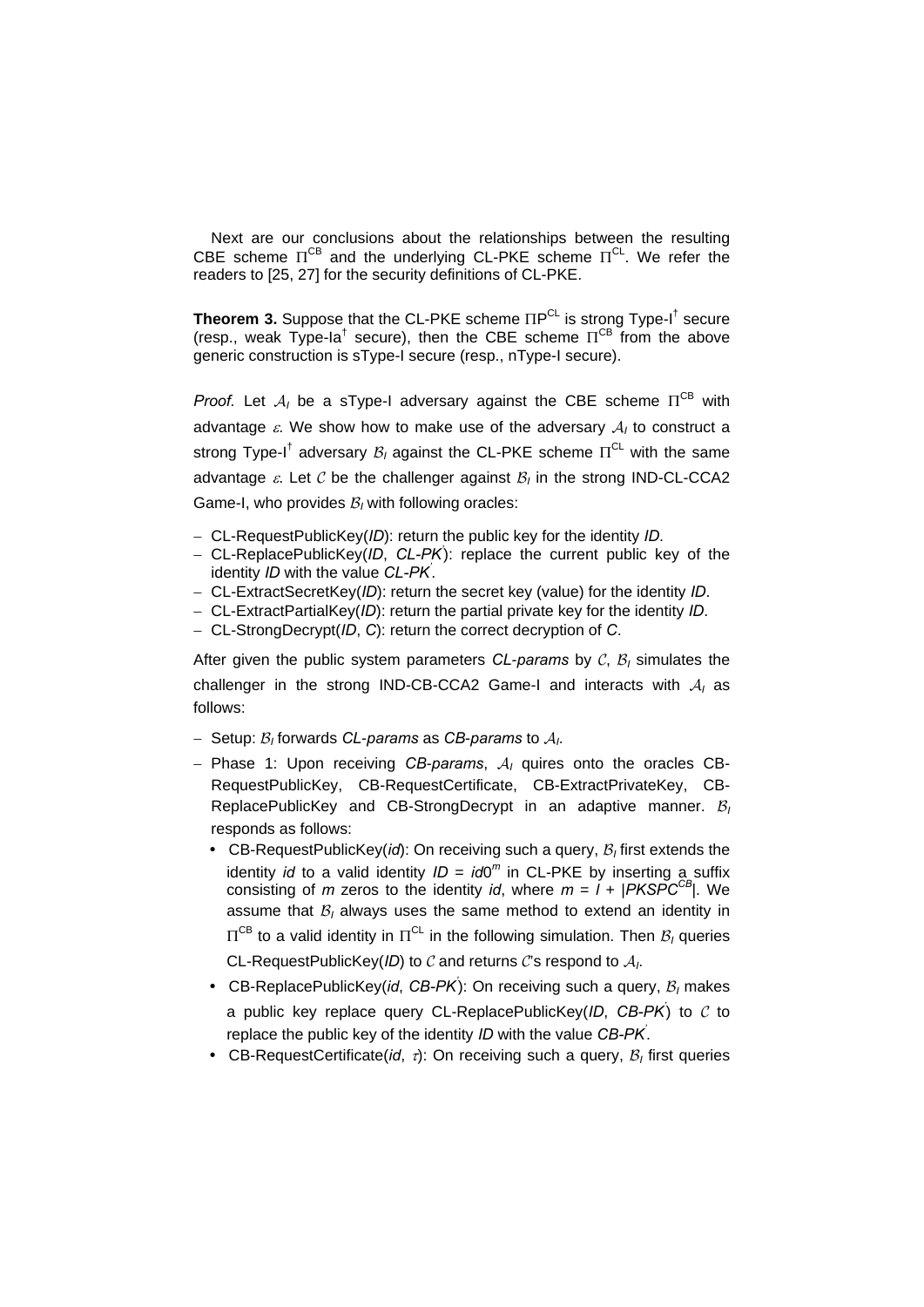CL-RequestPublicKey(*ID*) to obtain a public key *CL-PK* for the identity *ID*, sets *ID'* = *id*||τ||*CB-PK* and queries CL-ReplacePublicKey(*ID'* , *CB-PK*) to replace the public key of the identity *ID* with *CB-PK*. Then, it queries CL-ExtractPartialKey( $ID$ <sup>'</sup>) to  $C$  and returns  $C$ 's response to  $A$ <sup> $\mu$ </sup>.

- CB-ExtractPrivateKey(*id*): On receiving such a query,  $\beta$ <sub>*I*</sub> queries CL-ExtractSecretKey(*ID*) to C. If C responds with a secret key, then  $B<sub>I</sub>$  returns  $\mathcal C$ 's response to  $\mathcal A_I$ . Otherwise, if  $\mathcal C$  rejects its query, namely that the public key for *ID* has been replaced, then  $\mathcal{B}_I$  rejects  $\mathcal{A}_I$ 's query too.
- CB-StrongDecrypt( $\tau$ , *id*, C): On receiving such a query,  $\beta$ <sub>*I*</sub> first queries CL-RequestPublicKey(*ID*) to obtain a public key *CL-PK* for the identity *ID*, sets *ID'* = *id*||τ||*CB-PK* and queries CL-ReplacePublicKey(*ID'* , *CB-PK*) to replace the public key of the identity *ID'* with *CL-PK*. Then, it queries CL-StrongDecrypt(ID<sup>'</sup>, C) to C and returns C's response to  $A_I$ .
- − Challenge: Once  $A_I$  decides that Phase 1 is over, it outputs an index  $\vec{r}$  of a time period, an identity *id*<sup>\*</sup> and two equal length messages  $M_0$ ,  $M_1$ , on which it wants to be challenged. B<sub>I</sub> first queries CL-RequestPublicKey(ID<sup>\*</sup>) to obtain a public key *CL-PK\** for the identity *ID\** , then queries CL-ReplacePublicKey(*id*<sup>\*</sup>||<sup>†</sup>||CL-PK<sup>\*</sup>, CL-PK<sup>\*</sup>) to replace the public key of the identity *id*<sup>\*</sup>||*τ*<sup>\*</sup>||*CL-PK*<sup>\*</sup> with *CL-PK*<sup>\*</sup>. After that, it terminates Phase 1 of the strong IND-CL-CCA2 Game-I and submits (*id*<sup>\*</sup>||*τ*<sup>\*</sup>||CL-PK<sup>\*</sup>, M<sub>0</sub>, M<sub>1</sub>) to *C* to enter its challenge phase. The latter responds with a challenge ciphertext *C*<sup>\*</sup> = CL-Encrypt(*CL-params, id*||τ||*CL-PK<sup>\*</sup>, CL-PK<sup>\*</sup>, M<sub>b</sub>) for a random bit <i>b* ∈  $\{0,1\}$ .  $\mathcal{B}_I$  forwards  $C^*$  to  $\mathcal{A}_I$  as the challenge ciphertext in the strong IND-CB-CCA2 Game-I.
- − Phase 2: A*I* issues a second sequence of queries as in Phase 1, with the restrictions specified in Definition 4.
- − Guess: Finally, A*I* outputs a guess *b'* ∈ {0,1} for *b*, and B*I* outputs the same bit to  $C$ .

Now, we calculated  $\mathcal{B}_i$ 's advantage of outputting the right bit in the above game. Firstly, it is obvious that if  $B<sub>I</sub>$  does not abort during the simulation, then  $A_i$ 's view is adventitial to its view in the real attack. So, if  $B_i$  does not abort, we have that  $|Pr[b = b] - \frac{1}{2}| = \varepsilon$ . Next, we analyze the probability that  $B_l$  does not abort during the simulation. According to the definition of the strong  $Type-I^{\dagger}$ security of CL-PKE [25],  $B<sub>I</sub>$  may abort when one of the following four events happens: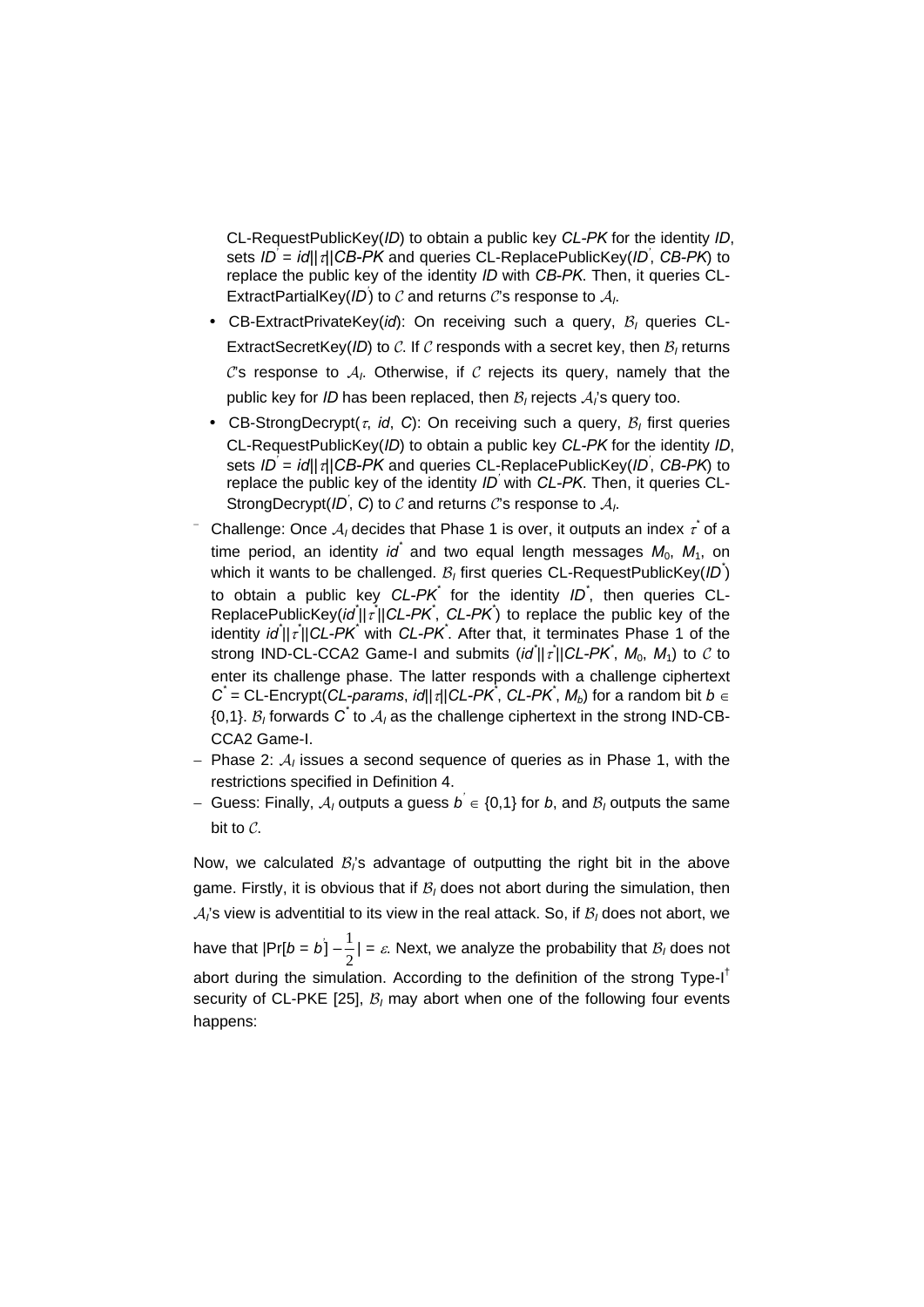- − Event 1: B*I* is forced to query both the oracles CL-ExtractSecretKey and CL-ExtractPartialKey on the challenge identity *id*<sup>\*</sup>||*τ*<sup>\*</sup>||*CL-PK*<sup>\*</sup>.
- − Event 2: B*I* is forced to query CL-ExtractSecretKey on any identity if the corresponding public key has been replaced.
- − Event 3: B*I* is forced to both query CL-ReplacePublicKey on the challenge identity *id*<sup>\*</sup>||*τ*<sup>\*</sup>||*CL-PK*<sup>\*</sup> before the challenge phase and CL-ExtractPartialKey on the challenge identity *id*<sup>\*</sup>||τ<sup>*\**</sup>||CL-PK<sup>\*</sup>.
- − Event 4: B*I* is forced to query CL-StrongDecrypt on the challenge ciphertext *C*<sup>\*</sup> for the challenge identity *id*<sup>\*</sup>||*τ*<sup>\*</sup>||*CL-PK*<sup>\*</sup> in Phase 2.

We show that all of the above events never occur in  $B_I$ 's simulation.

- − Firstly, Event 1 can happen when A*I* query both CB-ExtractPrivateKey(*id<sup>\*</sup>*||*τ<sup>\*</sup>*||CL-PK<sup>\*</sup>) and CB-RequestCertificate(*id<sup>\*</sup>, τ<sup>\*</sup>)*. This event never occurs in  $\mathcal{B}_i$ 's simulation since  $\mathcal{A}_i$  is forbidden from querying CB-RequestCertificate(*id*<sup>\*</sup>, τ *\** ) and never queries CB-ExtractPrivateKey(*id\** ||<sup>τ</sup> *\** ||*CL-PK\** ). Note that *id\** ||<sup>τ</sup> *\** ||*CL-PK\** is an identity which never appears in the identity information space of the scheme  $\Pi^{CB}$ .
- Secondly, Event 2 can happen only if A<sub>I</sub> query CB-ExtractPrivateKey on an identity which has been replaced the public key. However,  $A<sub>I</sub>$  is forbidden from querying such query in the strong IND-CB-CCA2 Game-I. So this event never occurs in B*I*'s simulation.
- − Thirdly, Event 3 can happen only if A*I* query CB-RequestCertificate(*id\** , <sup>τ</sup> *\** ). But this is exactly the certificate query which  $A<sub>l</sub>$  is forbidden from making in the strong IND-CB-CCA2 Game-I. So this event never occurs in  $B_i$ 's simulation.
- − Finally, Event 4 can happen only if A*I* query CB-StrongDecrypt(<sup>τ</sup> *\** , *id\** , *C\** ). However,  $A<sub>I</sub>$  is forbidden from making such decryption query in the strong IND-CB-CCA2 Game-I. So this event never occurs in B*I*'s simulation.

To summarize,  $\mathcal{B}_l$  never aborts during the simulation and provides a perfect simulation of challenger against  $A<sub>l</sub>$  in the strong IND-CB-CCA2 Game-I. Thus, it has an advantage  $\varepsilon$  in guessing  $b.$  Since  $\Pi^\mathsf{CL}$  is a strong Type-I<sup>†</sup> secure CL-PKE scheme, then  $\Pi^{CB}$  is a sType-I secure CBE scheme. Similarly, we can prove that an nType-I adversary against  $\Pi^\texttt{CB}$  can be used to construct a weak Type-Ia<sup>†</sup> adversary against the scheme  $\Pi^{\mathsf{CL}}$ . This completes the proof of this theorem.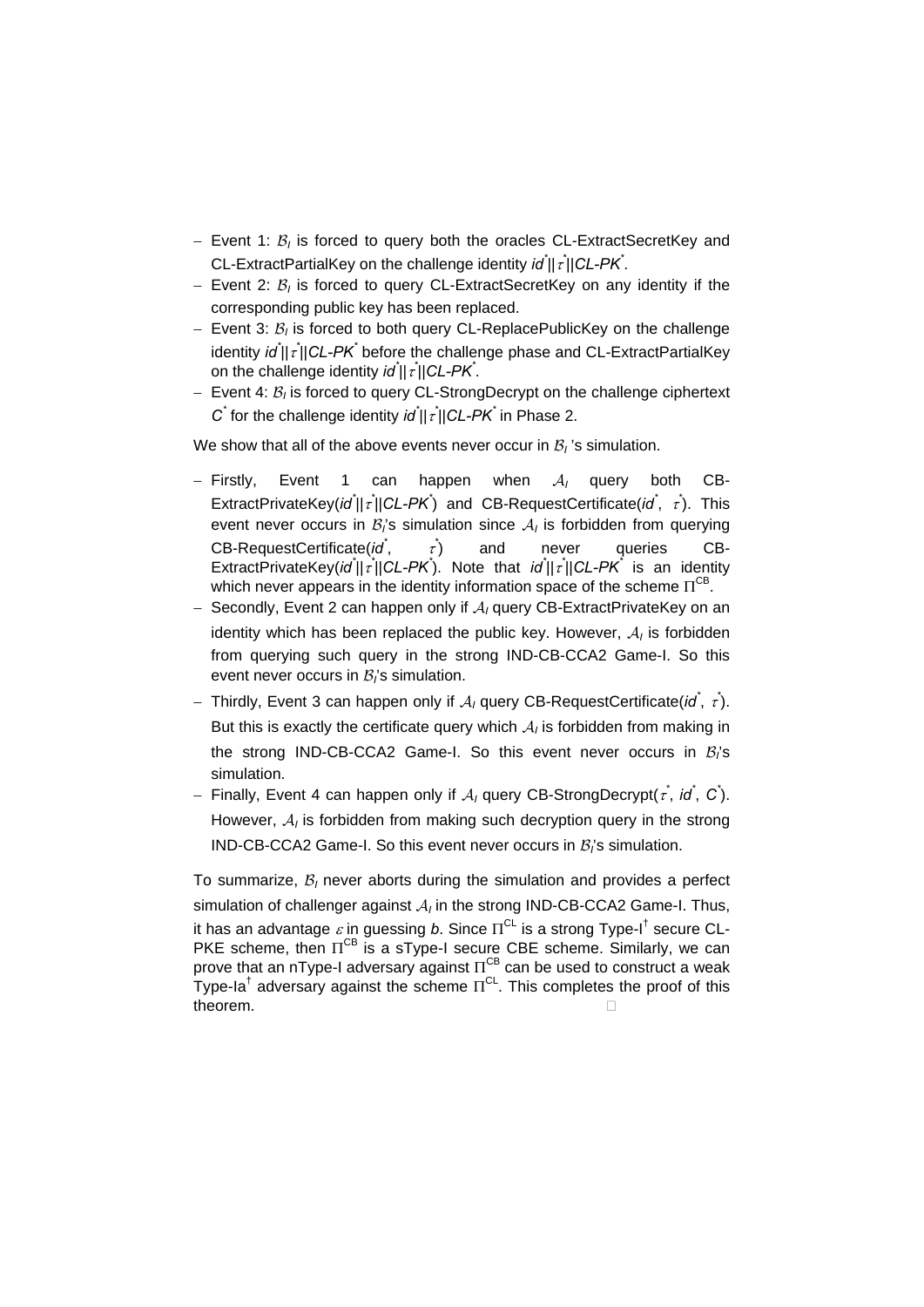**Theorem 4.** Suppose that the CL-PKE scheme  $\Pi^{CL}$  is strong and maliciousbut-passive Type-II<sup>†</sup> secure (resp., weak and malicious-but-passive Type-II<sup>†</sup> secure), then the CBE scheme  $\Pi^{CB}$  from the above generic construction is smType-II secure (resp., nmType-II secure).

*Proof.* Let  $A_{II}$  be a smType-II adversary against the scheme  $\Pi^{CB}$  with advantage  $\varepsilon$ . We show how to make use of the adversary  $A_{II}$  to construct a strong and malicious-but-passive Type-II<sup>†</sup> adversary  $B_{II}$  against the scheme  $\Pi^{\text{CL}}$  with the same advantage  $\varepsilon$ . Let  $\mathcal C$  be the challenger against  $\mathcal B_{II}$  in the strong and malicious-but-passive IND-CL-CCA2 Game-II. C invokes  $B_{II}$  on input 1*<sup>k</sup>* to begin the strong and malicious-but-passive IND-CL-CCA2 Game-II.  $B<sub>II</sub>$  simulates the challenger in the strong IND-CB-CCA2 Game-II and interacts with  $A_{II}$  as follows:

- − Setup: B*II* invokes A*II* on input (1*<sup>k</sup>* , *N)* and obtains a list of public parameters *CB-params.*  $B_{II}$  forwards *CB-params* as *CL-params* to  $C$ . Note that  $C$ provides  $B_{II}$  with oracles CL-RequestPublicKey, CL-ReplacePublicKey, CL-ExtractSecretKey, CL-StrongDecrypt, which are defined as same as in the proof of Theorem 3.
- Phase 1: In this phase, A<sub>*II*</sub> quires onto the oracles CB-RequestPublicKey, CB-ExtractPrivateKey, CB-ReplacePublicKey and CB-StrongDecrypt in an adaptive manner.  $B_{II}$  responds as in the proof of Theorem 3.
- − Challenge: Once A*II* decides that Phase 1 is over, it outputs an index <sup>τ</sup> *\** of a time period, an identity *id*<sup>\*</sup> and two equal length messages  $M_0$ ,  $M_1$ , on which it wants to be challenged.  $B_{II}$  first queries CL-RequestPublicKey(ID<sup>\*</sup>) to obtain a public key *CL-PK\** for the identity *ID\** , then queries CL-ReplacePublicKey(*id*<sup>\*</sup>||<sup>†</sup>||CL-PK<sup>\*</sup>, CL-PK<sup>\*</sup>) to replace the public key of the identity *id*<sup>\*</sup>||*τ*<sup>\*</sup>||*CL-PK*<sup>\*</sup> with *CL-PK*<sup>\*</sup>. After that, it terminates Phase 1 of the strong and malicious-but-passive IND-CL-CCA2 Game-II and submits  $(|d^{\dagger}||\tau)|CL-PK^{\dagger}$ ,  $M_0$ ,  $M_1$ ) to  $C$  to enter its challenge phase. The latter responds with a challenge ciphertext *C\** = CL-Encrypt(*CL-params*,  $\int$ *id*<sup>\*</sup>||*CL-PK*<sup>\*</sup>, *CL-PK*<sup>\*</sup>,  $M_b$ ) for a random bit  $b \in \{0,1\}$ .  $B_{li}$  forwards  $C^*$  to  $A_{li}$ as the challenge ciphertext in the strong and malicious-but-passive IND-CB-CCA2 Game-II.
- − Phase 2: A*II* issues a second sequence of queries as in Phase 1.
- − Guess: Finally, A*II* outputs a guess *b'* ∈ {0,1} for *b*, and B*II* outputs the same bit to  $\mathcal{C}$ .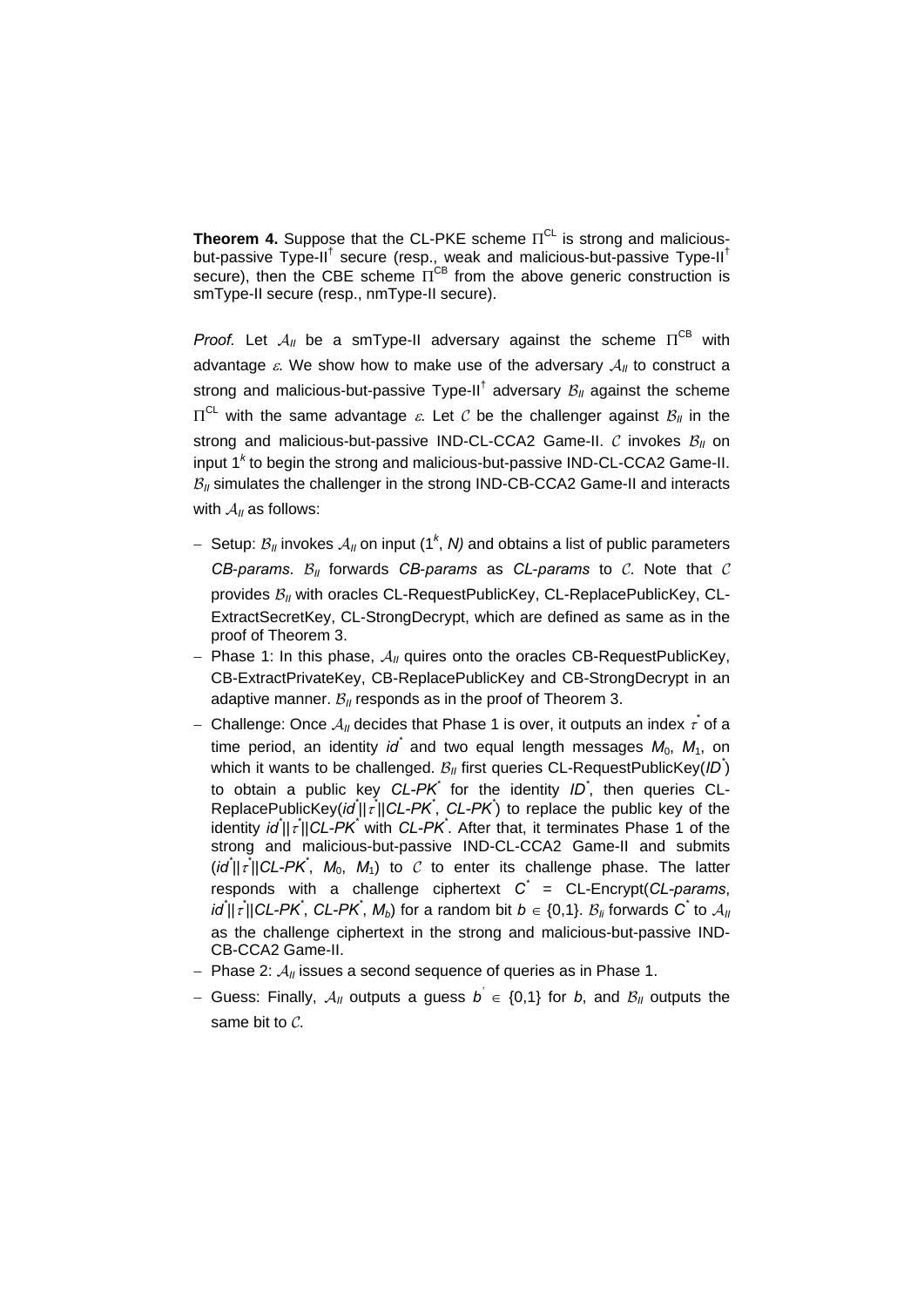Now, we calculated  $\mathcal{B}_{II}$ 's advantage of outputting the right bit in the above game. Firstly, it is obvious that if  $B<sub>II</sub>$  does not abort during the simulation then  $A_{II}$ 's view is identical to its view in the real attack. So, if  $B_{II}$  does not abort, we have that  $|Pr[b = b] - \frac{1}{2}| = \varepsilon$ . Next, we analyze the probability that  $B_{II}$  does not abort during the simulation. According to the definition of the strong and malicious-but-passive Type-II<sup>†</sup> security of CL-PKE [27],  $\mathcal{B}_{II}$  can abort when one of the following four events happens:

- − Event 1: B*I* is forced to query CL-ReplacePublicKey on the challenge identity *id*<sup>\*</sup>||*cL-PK*<sup>\*</sup> before the challenge phase.
- − Event 2: B*I* is forced to query CL-ExtractSecretKey on the challenge identity *id<sup>\*</sup>||τ<sup>\*</sup>||CL-PK<sup>\*</sup>.*
- − Event 3: B*I* is forced to query CL-ExtractSecretKey on any identity if the corresponding public key has been replaced.
- − Event 4: B*I* is forced to query CL-StrongDecrypt on the challenge ciphertext *C*<sup>\*</sup> for the challenge identity *id*<sup>\*</sup>||*τ*<sup>\*</sup>||*CL-PK*<sup>\*</sup> in Phase 2.

We show that all of the above events never occur in  $B_{II}$ 's simulation.

- − Firstly, it is clear that Event 1 and Event 2 never occur in B*II*'s simulation since the identity  $id^{\dagger} || \vec{r} || CL$ - $PK^{\dagger}$  is never queried upon by  $\mathcal{A}_{ll}$ .
- − Secondly, Event 3 can happen only if A*II* query CB-ExtractPrivateKey on an identity which has been replaced the public key. However,  $A_{II}$  is forbidden from making such queries in the strong and malicious-but-passive IND-CB-CCA2 Game-II. So this event never occurs in B*II*'s simulation.
- − Finally, Event 4 can happen only if A*II* query CB-StrongDecrypt(<sup>τ</sup> *\** , *id\** , *C\** ). However,  $A<sub>l</sub>$  is forbidden from making such decryption query in the strong and malicious-but-passive IND-CB-CCA2 Game-II. So this event never occurs in  $B_{II}$ 's simulation.

To summarize,  $B_{II}$  never aborts during the simulation and provides a perfect simulation of challenger against  $A_{II}$ . Thus, it has an advantage  $\varepsilon$  in guessing b. Since  $\Pi^{\mathsf{CL}}$  is a strong and malicious-but-passive Type-II<sup>†</sup> secure CL-PKE scheme, then  $\Pi^{CB}$  is a smType-II secure CBE scheme. Similarly, we can prove that an nmType-II adversary against the scheme  $\Pi^{CB}$  can be used to construct a weak and malicious-but-passive Type-II<sup>†</sup> adversary against the scheme  $\Pi^{\mathsf{CL}}$ . This completes the proof of this theorem.

Similar to Theorem 4, it is not difficult to deduce that: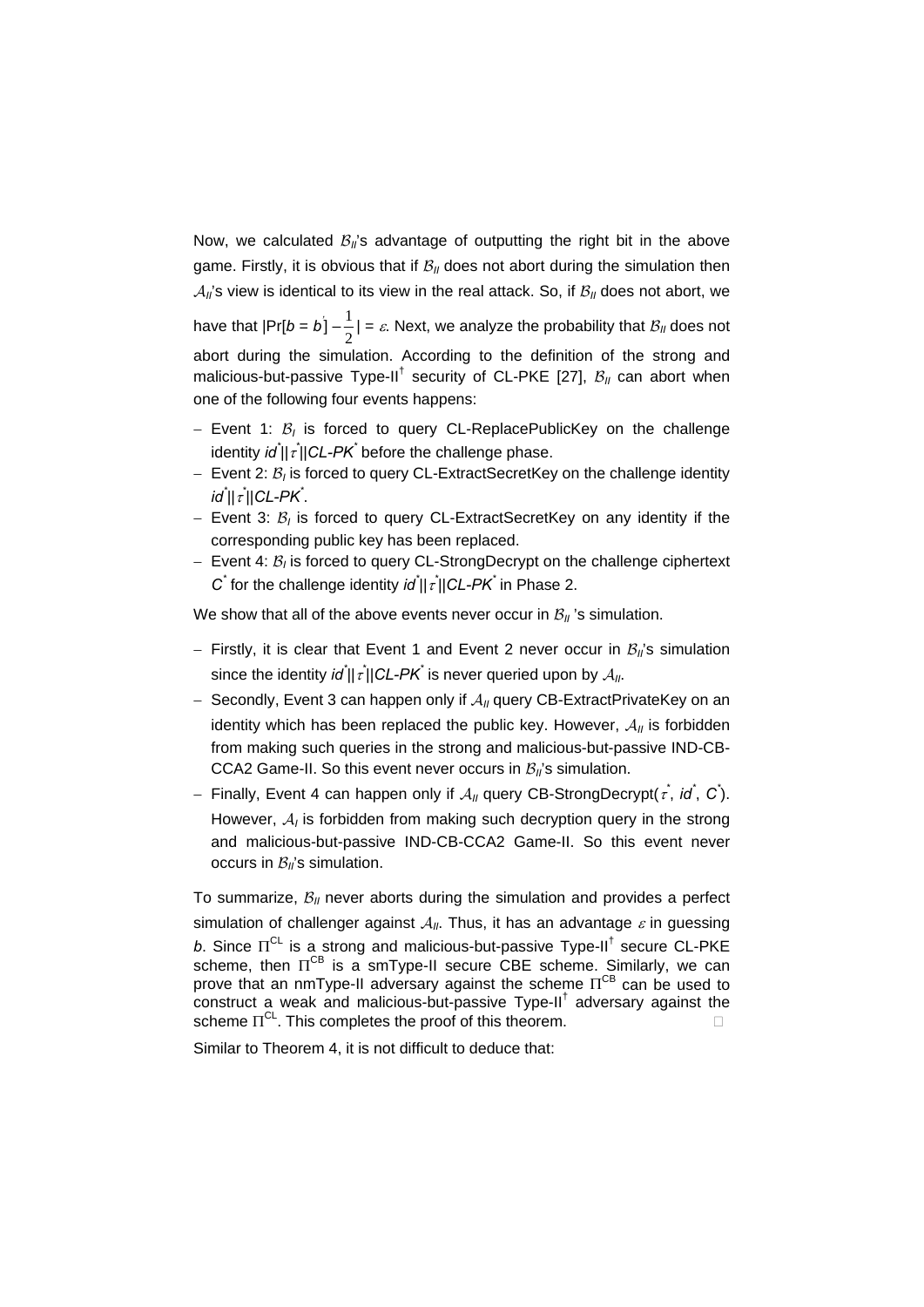**Theorem 5.** Suppose that the scheme the CL-PKE scheme  $\Pi^{CL}$  is strong Type-II<sup>†</sup> secure (resp., weak Type-II<sup>†</sup> secure), then the CBE scheme  $\Pi^{\text{CB}}$  from the above generic construction is sType-II secure (resp., nType-II secure).

# **5. A Concrete Conversion**

In this section, we show a concrete conversion from the CL-PKE scheme in [33] to a CBE scheme using our generic construction. We first briefly review the concept of bilinear map and the related complexity assumption, and then describe the concrete CBE scheme.

#### **5.1. Bilinear Map and Complexity Assumption**

Let  $p$  be a large prime number,  $G$  and  $G_T$  denote two multiplicative cyclic groups of the same order p. A mapping  $e: G \times G \rightarrow G$  is called a bilinear map if it satisfies the following properties:

- *−* Bilinearity:  $e(u^a, v^b) = e(u, v)^{ab}$  for all *u*, *v* ∈ *G* and *a*, *b* ∈  $Z_p$ <sup>\*</sup>.
- − Non-degeneracy: *e*(*g*, *g*) ≠ 1 for a random generator *g* ∈ *G*.
- − Computablity: *e*(*u*, *v*) can be efficiently computed for all *u*, *v* ∈ *G*.

**Definition 8.** The Decisional Bilinear Diffie-Hellman (DBDH) problem in (*G*, *G*<sub>*T*</sub>) is defined as follows: Given a tuple  $(g, g^a, g^b, g^c) \in G^4$  and an element  $T \in$ *G<sub>T</sub>* where *a*, *b*,  $c \in Z_p^*$ , decide whether  $T = e(g, g)^{abc}$  or *T* is a random element of  $G_T$ . Let A be a probabilistic polynomial-time (PPT) algorithm that takes as input a random instance of the DBDH problem and outputs a bit  $b \in \{0,1\}$ . We say that the DBDH assumption holds in  $(G, G)$  if no PPT algorithm has nonnegligible advantage in solving the DBDH problem in  $(G, G)$ . The advantage of  $A$  is defined as

$$
Adv_{\mathcal{A}}^{DBDH}(k) = \left| Pr[1 \leftarrow \mathcal{A}(g, g^a, g^b, g^c, e(g, g)^{abc})] - Pr[1 \leftarrow \mathcal{A}(g, g^a, g^b, g^c, T)] \right|
$$

where the probability is over the randomly chosen *a*, *b*,  $c \in Z_p^*$  and the random bits consumed by  $A$ .

**Definition 9.** A hash function  $H \leftarrow H(k)$  is collision resistant if for all PPT algorithms  $A$  the advantage

 $Adv_{A}^{CR}(k) = Pr[H(x) = H(y) \wedge x \neq y \mid (x, y) \leftarrow A(1^{k}, H) \wedge H \leftarrow H(k)]$ is negligible.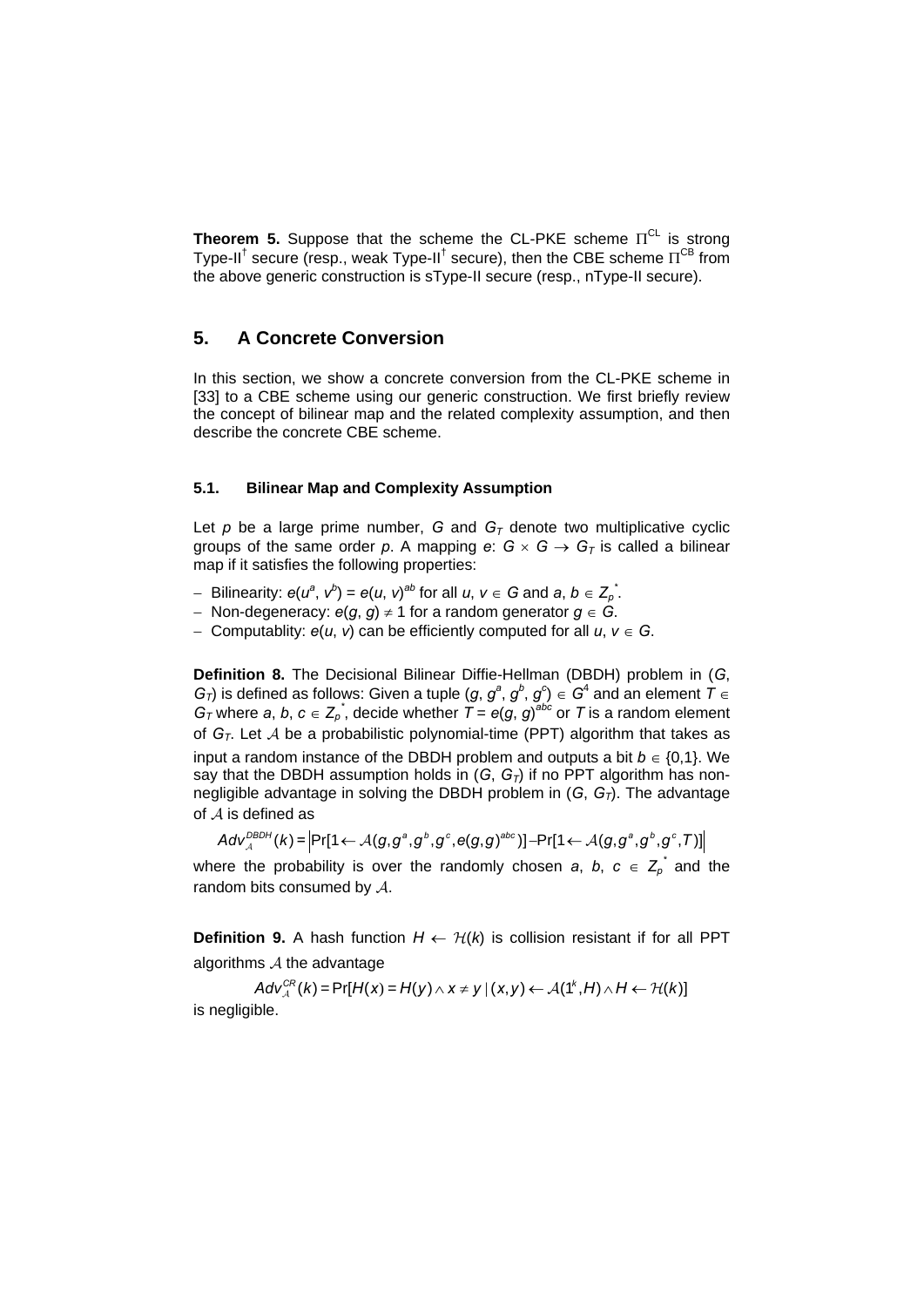#### **5.2. A New CBE Scheme**

Now, we describe the CBE scheme converted from the CL-PKE scheme in [33], which is constructed based on the Water's IBE scheme [17] and is proved to be secure against malicious-but-passive KGC (Key Generation Center) attack in the standard model. We note that this CL-PKE scheme is the first one in the literature to achieve the strongest Type-II security without random oracles. So the resulting CBE scheme in this subsection is also the first one to achieve the malicious-but-passive Type-II security without random oracles in the case of CBE. The scheme is described as follows:

- − CB-Setup(1*<sup>k</sup>* ): Given a security parameter *k* ∈ *Z*<sup>+</sup> and a total number of time periods  $N \in \mathbb{Z}^+$ , this algorithm generates the public parameters and the master key as follows: Generate two multiplicative cyclic groups *G* and *G<sub>T</sub>* of big prime order  $p$ , and a bilinear pairing map  $e: G \times G \rightarrow G_T$ . Choose a random generator  $g \in G$ . Randomly choose  $\alpha, \beta, \mu, \nu \in Z_p^*$  and  $\mu_i, \nu_i \in Z_p^*$  for  $i = 1, 2, \ldots, n$ , and compute  $g_1 = g^a$ ,  $h = e(g^a, g^{\beta})$ ,  $u = g^{\mu}$ ,  $v = g^{\nu}$ ,  $u_1 = g^{\mu_1}, \ldots, u_n = g^{\mu_n}$ ,  $v_1 = g^{\nu_1}, \ldots, v_n = g^{\nu_n}$ , where *n* is the bit length of the identity information of the underlying CL-PKE scheme. Let  $H: \{0,1\}^T \rightarrow$ {0,1}*<sup>n</sup>* be a collision resistant hash function. The public parameters are *CBparams* = { $p$ ,  $e$ ,  $G_1$ ,  $G_T$ ,  $g$ ,  $g_1$ ,  $h$ ,  $u$ ,  $u_1$ ,...,  $u_n$ ,  $v_1$ ,...,  $v_n$ ,  $H$ } and master key is  $CB\text{-}msk = \beta$ .
- − CB-SetKeyPair(*CB-params*): This algorithm chooses a random element  $x \in Z^*$  *as* the private key *CB-SK* for a user and generates the corresponding public key as  $CB-PK = (X, \sigma)$  where  $X = h^x$  and  $\sigma$  is the Schnorr one-time signature of the message *id*||*X* using *x* as the signing key and (*h*, *X*) as the verification key. We refer the readers to [33] for the details about the generation of the public key.
- − CB-Certify**(***CB-params, CB-msk*, τ, *id*, *CB-PK***):** This algorithm first sets *ID*  $=$  *id*|| $\tau$ ||X|| $\sigma$ . Let *ID<sub>i</sub>* be the *i*-th bit of *ID*. Then, it randomly selects  $s \in Z_p^*$  and computes

$$
CB-Cert_{\tau} = (Cert_{\tau}^1, Cert_{\tau}^2) = (g_1^{\beta} \cdot F_u(ID)^s, g^s) \text{ where } F_u(ID) = u \prod_{i=1}^n u_i^{D_i}.
$$

− CB-Enc(*CB-params,* τ, *id*, *CB-PK*, *M*)**:** This algorithm first checks whether the public key *CB-PK* =  $(X, \sigma)$  is correctly formed by verifying whether  $\sigma$  is a valid signature of the message *id*||*X*, using (*h*, *X*) as the verification key. If not, it outputs ⊥ and aborts the algorithm. Otherwise, it randomly chooses  $r \in Z_p^*$  and computes the ciphertext as

$$
C = (C_0, C_1, C_2, C_3) = (M \cdot X^r, g^r, F_u (ID)^r, F_v (w)^r)
$$

 $w$ here  $ID = id||\tau||X||\sigma, w = H(C_0, C_1, C_2, ID) \in \{0, 1\}^n$  and  $F_v(w) = u \prod_{i=1}^n v_i^{w_i}$ .

into  $(C_0, C_1, C_2, C_3)$  and checks that  $e(C_1, F_u(ID) \cdot F_v(w)) = e(g, C_2 \cdot C_3)$ . If not, it − CB-Dec(*CB-params, CB-SK, CB-Certid,*τ, *C*): This algorithm first parses *C*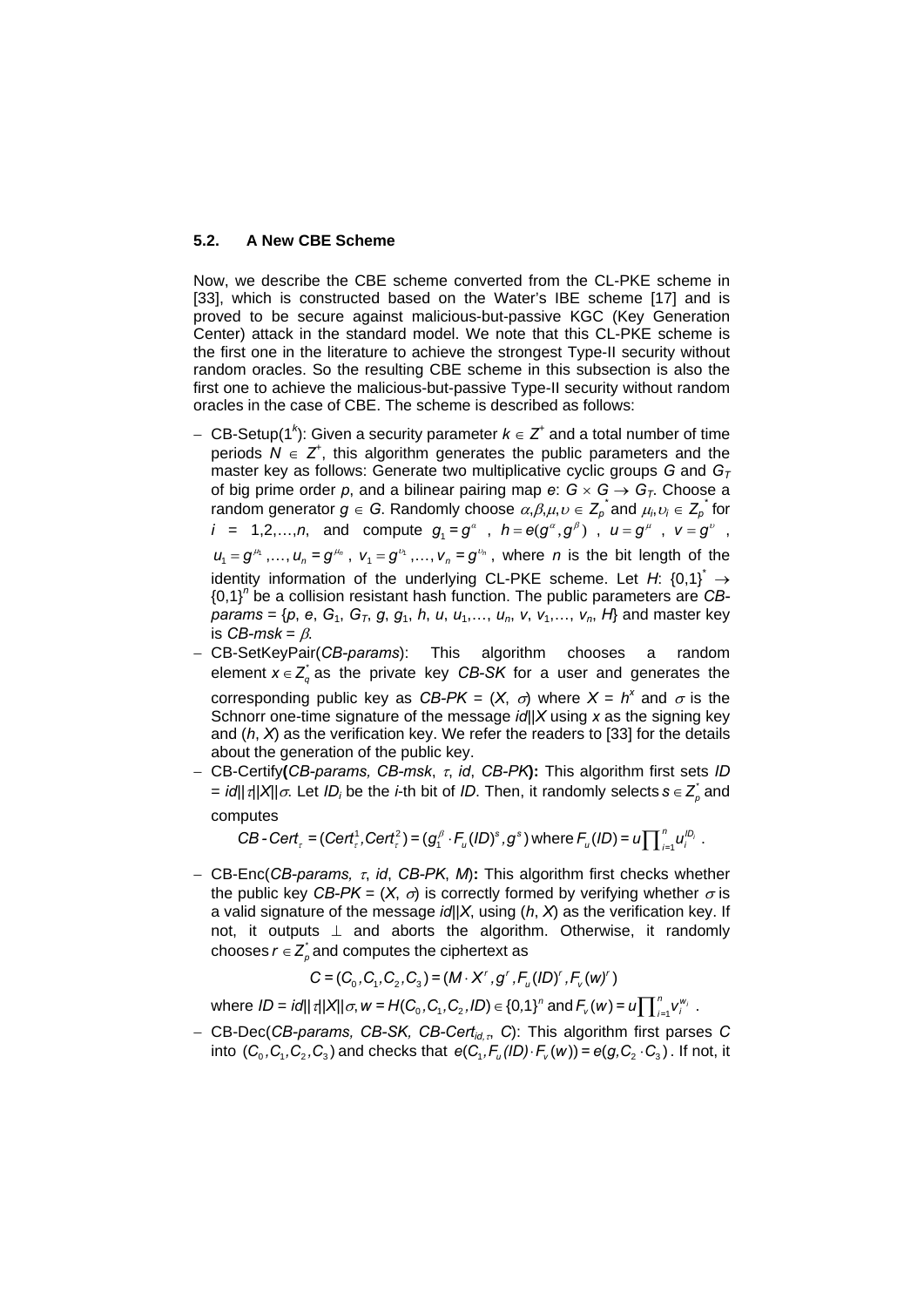outputs  $\perp$  and aborts the algorithm. Otherwise, it randomly chooses  $t \in Z^*_{\rho}$ and computes

 $(d_1, d_2) = ((Cent_{\tau}^1)^{CB-SK} \cdot F(ID_{\tau}^1, (Cent_{\tau}^2)^{CB-SK} \cdot g^t) = (g_1^{Bx} \cdot F(ID_{\tau}^{sxt}^1, g^{sxt})$ . It then computes the plaintext as

$$
M = C_0 \cdot e(C_2, d_2) / e(C_1, d_1).
$$

Next is our conclusion about the security of the above CBE scheme.

**Theorem 6.** The above CBE scheme is nType-I and nmType-II secure if the DBDH assumption holds in  $(G, G_T)$  and the hash function *H* is collision resistant.

*Proof.* The correctness of this theorem can be proved by combining Theorem 3, Theorem 4 in this paper, and Theorem 5, Theorem 6 in [32].

# **6. Conclusion**

In this paper, we made further observations on CBE and its generic construction from CL-PKE. We first analyzed the existing security models of CBE and gave new definitions of the security models for CBE under different security levels according to the attacking power of the adversaries against CBE. Our definitions are more reasonable and elaborated compared with other existing ones. We then proposed a generic construction of CBE from CL-PKE which is secure in the standard model if the underlying CL-PKE scheme satisfies certain security. Finally, we gave a concrete conversion from an existing CL-PKE scheme to a CBE scheme using our generic construction.

### **References**

- 1. Shamir, A.: Identity-Based Cryptosystems and Signature Schemes. In Proceedings of CRYPTO 1984, Lecture Notes in Computer Science, Vol. 196. Springer-Verlag, Berlin Heidelberg, 47–53. (1984)
- 2. Al-Riyami, S. S., Paterson, K. G.: Certificateless Public Key Cryptography. In Proceedings of ASIACRYPT 2003, Lecture Notes in Computer Science, Vol. 2894. Springer-Verlag, Berlin Heidelbergk, 452–473. (2003)
- 3. Gentry, C.: Certificate-Bbased Encryption and the Certificate Revocation Problem. In Proceedings of EUROCRYPT 2003, Lecture Notes in Computer Science, Vol. 2656. Springer-Verlag, Berlin Heidelberg, 272–293. (2003)
- 4. Bellare, M., Rogaway, P.: Random Oracles are Practical: A Paradigm for Designing Efficient Protocols. In Proceedings of ACM CCS 1993. ACM Press, 62– 73. (1993)
- 5. Boneh, D., Franklin, M.: Identity Based Encryption from the Weil Pairing. In Proceedings of CRYPTO 2001, Lecture Notes in Computer Science, Vol. 2139. Springer-Verlag, Berlin Heidelberg, 213–229. (2001)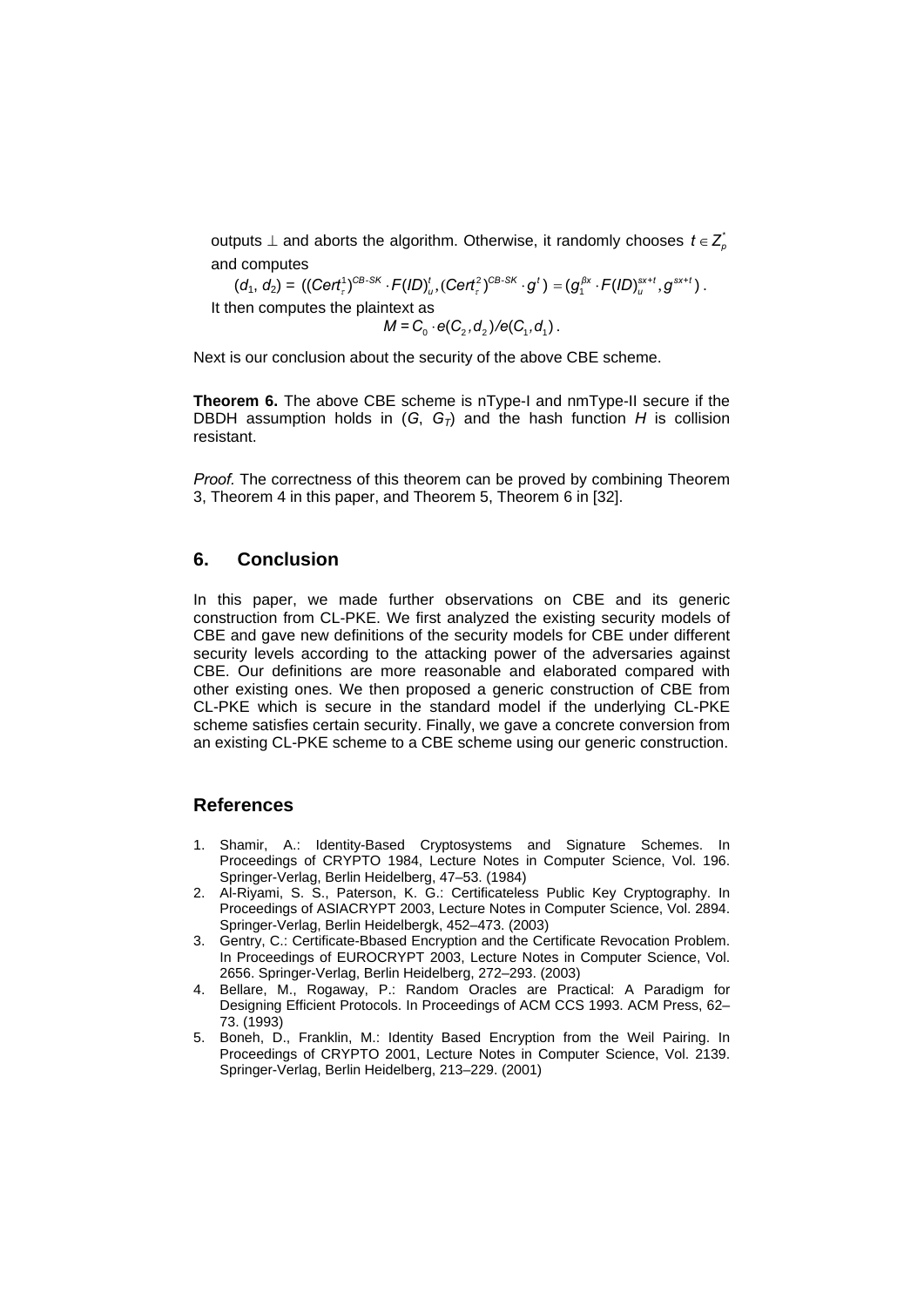- 6. Yum, D. H., Lee, P. J.: Identity-Based Cryptography in Public Key Management. In Proceedings of EuroPKI 2004, Lecture Notes in Computer Science, Vol. 3093. Springer-Verlag, Berlin Heidelberg, 71–84. (2004)
- 7. Galindo, D., Morillo, P., Ràfols, C.: Breaking Yum and Lee Generic Constructions of Certificateless and Certificate-Based Encryption Schemes. In Proceedings of EuroPKI 2006, Lecture Notes in Computer Science, Vol. 4043. Springer-Verlag, Berlin Heidelberg New York, 81–91. (2006)
- 8. Lu, Y., Li, J. G., Xiao, J. M.: Generic Construction of Certificate-Based Encryption. In Proceedings of the 9th International Conference for Young Computer Scientists, IEEE CS, 1518–1594. (2008)
- 9. Fujisaki, E., Okamoto, T.: How to Enhance the Security of Public-Key Encryption at Minimum Cost. In Proceedings of PKC 1999, Lecture Notes in Computer Science, Vol. 1560. Springer-Verlag, Berlin Heidelberg New York, 53–68. (1999)
- 10. Fujisaki, E., Okamoto, T.: Secure Integration of Asymmetric and Symmetric Encryption Schemes. In Proceedings of CRYPTO 1999, Lecture Notes in Computer Science, Vol. 1666. Springer-Verlag, Berlin Heidelberg, 537–554. (1999)
- 11. Lu, Y., Li, J. G.: Generic Construction of Certificate-Based Encryption in the Standard Model. In Proceedings of the 2nd International Symposium on Electronic Commerce and Security, IEEE CS, 25–29. (2009)
- 12. Al-Riyami, S. S., Paterson, K. G.: CBE from CL-PKE: A Generic Construction and Efficient Schemes. In Proceedings of PKC 2005, Lecture Notes in Computer Science, Vol. 3386. Springer-Verlag, Berlin Heidelberg, 398–415. (2005)
- 13. Kang, B. G., Park, J. H.: Is It Possible to Have CBE from CL-PKE? Cryptology ePrint Archive, Report 2005/431 (2005). [Online]. Available: http://eprint.iacr.org/2005/431.pdf (current December 2010)
- 14. Yum, D. H., Lee, P. J.: Separable Implicit Certificate Revocation. In Proceedings of ICISC 2004, Lecture Notes in Computer Science, Vol. 3506. Springer-Verlag, Berlin Heidelberg New York, 121–136. (2005)
- 15. Park, J. H., Lee, D. H.: On the Security of Status Certificate-Based Encryption Scheme. IEICE Trans. Fundamentals, Vol. E90-A, No.1, 303–304. (2007)
- 16. Morillo, P., Ràfols, C.: Certificate-Based Encryption without Random Oracles. Cryptology ePrint Archive, Report 2006/12 (2006). [Online]. Available: http://eprint.iacr.org/2006/12.pdf (current December 2010)
- 17. Waters, B.: Efficient Identity-Based Encryption without Random Oracles. In Proceedings of EUROCRYPT'05, Lecture Notes in Computer Science, Vol. 3494. Springer-Verlag, Berlin Heidelberg New York, 114–127. (2005)
- 18. Boneh, D., Boyen, X.: Efficient Selective-ID Secure Identity Based Encryption without Random Oracles. In Proceedings of EUROCRYPT 2004, Lecture Notes in Computer Science, Vol. 3027. Springer-Verlag, Berlin Heidelberg New York, 223– 238. (2004)
- 19. Galindo, D., Morillo, P., Ràfols, C.: Improved Certificate-Based Encryption in the Standard Model. Journal of Systems and Software, Vol. 81, No. 7, 1218–1226. (2008)
- 20. Liu, J. K., Zhou, J., 2008. Efficient Certificate-Based Encryption in the Standard Model. In Proceedings of SCN 2008, Lecture Notes in Computer Science, Vol. 5229. Springer-Verlag, Berlin Heidelberg New York, 144–155. (2008)
- 21. Gentry, C.: Practical Identity-Based Encryption without Random Oracles. In Proceedings of EUROCRYPT 2006, Lecture Notes in Computer Science, Vol. 4004. Springer-Verlag, Berlin Heidelberg New York, 445–464. (2006)
- 22. Lu, Y., Li, J. G., Xiao, J. M.: Constructing Efficient Certificate-Based Encryption with Paring. Journal of Computers, Vol. 4, No. 1, 19–26. (2009)